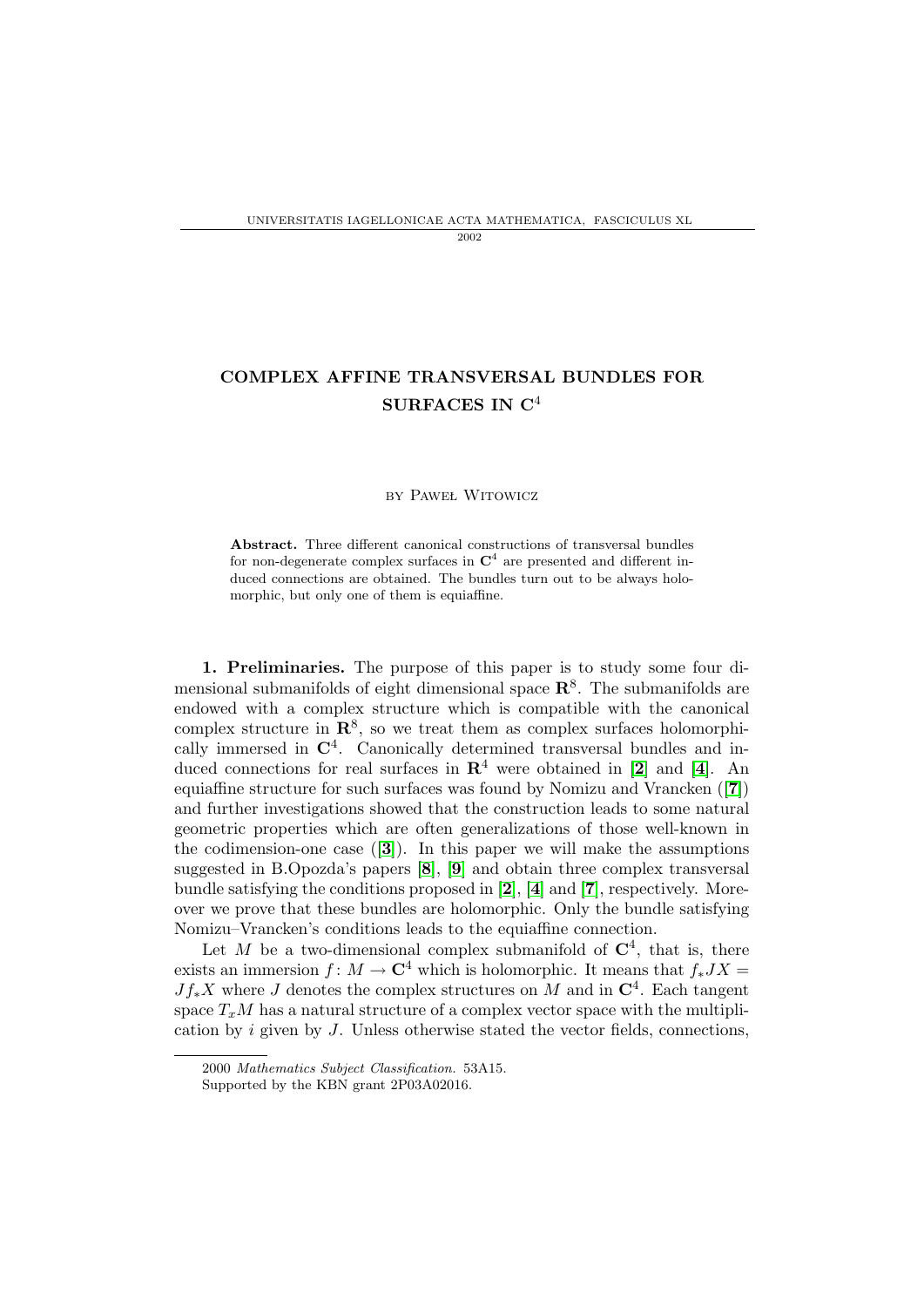bilinear and linear forms and functions used in the paper are of class  $\mathcal{C}^\infty_\mathbf{R}$  (see [[8](#page-19-4)], [[9](#page-19-5)], compare also another approach in [[1](#page-19-6)], [[3](#page-19-3)]). Since this work is only of the local character and we can identify both the complex structures on M and  $\mathbb{C}^4$ , we can also identify M, as a complex manifold, with its image in  $\mathbb{C}^4$ .

Let  $\sigma$  denote a transversal complex plane bundle, that is  $\mathbf{C}^4 = \sigma_x \oplus T_x M$ over C. Let  $\xi_1, \xi_2$  be transversal vector fields that span  $\sigma$  locally. It means that they are linearly independent over  $C$ . If  $D$  denotes the standard affine connection on  $\mathbb{C}^4$ , then we have:

<span id="page-1-0"></span>(1.1) 
$$
D_X Y = \nabla_X Y + h^1(X, Y) \xi_1 + h^2(X, Y) \xi_2,
$$

<span id="page-1-1"></span>(1.2) 
$$
D_X \xi_j = -S_{\xi_j}(X) + \tau_j^1(X)\xi_1 + \tau_j^2(X)\xi_2,
$$

for  $j = 1, 2$ , where the connection  $\nabla$  is given by the condition  $\nabla_X Y \in TM$ and  $S_{\xi_j}(X) \in TM$  as well. We call the connection  $\nabla$  the induced connection and the surface together with the connection – the induced affine structure.

It is straightforward to prove that  $\nabla$  is a torsion-free linear connection which is compatible with  $J$  (it is then called a complex connection). It means that  $\nabla J = 0$ , and equivalently that  $\nabla_X JY = J\nabla_X Y$  for arbitrary vector fields  $X, Y$ .

From now on we will use the simplified notation  $S_j$  instead of  $S_{\xi_j}$ . We can also see that both  $h^j$  are **C**-valued, **C**-bilinear 2-forms,  $S_j$  are  $(1,1)$ -**R**-linear tensors and  $\tau_k^j$  $\frac{J}{k}$  are **C**-valued, **R**-linear 1-forms (see [[6](#page-19-7)], [[8](#page-19-4)], [[9](#page-19-5)]).

Given  $\xi_1$  and  $\xi_2$  we also define a complex-valued **C**-linear skew-symmetric 2form  $\theta$  by  $\theta(X, Y) = \text{Det}[X, Y, \xi_1, \xi_2]$ , where Det denotes the usual determinant in  $\mathbf{C}^4$ .

A transversal bundle  $\sigma$  is holomorphic if there is a holomorphic transversal frame of vector fields that span  $\sigma$ (locally). One can easily observe that this condition holds if and only if  $S_j(JX) = JS_j(X)$  and  $\tau_j^k(JX) = i\tau_j^k(X)$  for  $j, k = 1, 2$  (see [[8](#page-19-4)], [[9](#page-19-5)]). Objects satisfying such a property are called complex. We say that  $S_j$ ,  $\tau_j^k$  and  $h^j$  are induced by  $\xi_1$  and  $\xi_2$  and that  $\nabla$  is the connection induced by  $\sigma$ . The bundle  $\sigma$  is holomorphic if and only if the induced connection is also holomorphic.

In the paper we often use holomorphic vector fields and recall (see  $[5]$  $[5]$  $[5]$ ,  $[6]$  $[6]$  $[6]$ ) that a vector field Y is holomorphic if and only if  $\nabla_{JX}Y = J\nabla_XY$  holds for an arbitrary vector field X and a complex connection  $\nabla$ . A connection  $\nabla$  is called holomorphic if for holomorphic vector fields X and Y,  $\nabla_X Y$  is also a holomorphic vector field. For tangent vector fields  $X, Y, Z$  – not necessarily holomorphic – we can obtain the equations of Gauss  $(1.3)$ , Codazzi  $((1.4)$  $((1.4)$ ,  $(1.5)$ ,  $(1.6)$  and  $(1.7)$  and Ricci  $((1.8), (1.9), (1.10)$  $((1.8), (1.9), (1.10)$  $((1.8), (1.9), (1.10)$  $((1.8), (1.9), (1.10)$  $((1.8), (1.9), (1.10)$  $((1.8), (1.9), (1.10)$  and  $(1.11)$ , like in real geometry ([[7](#page-19-2)]):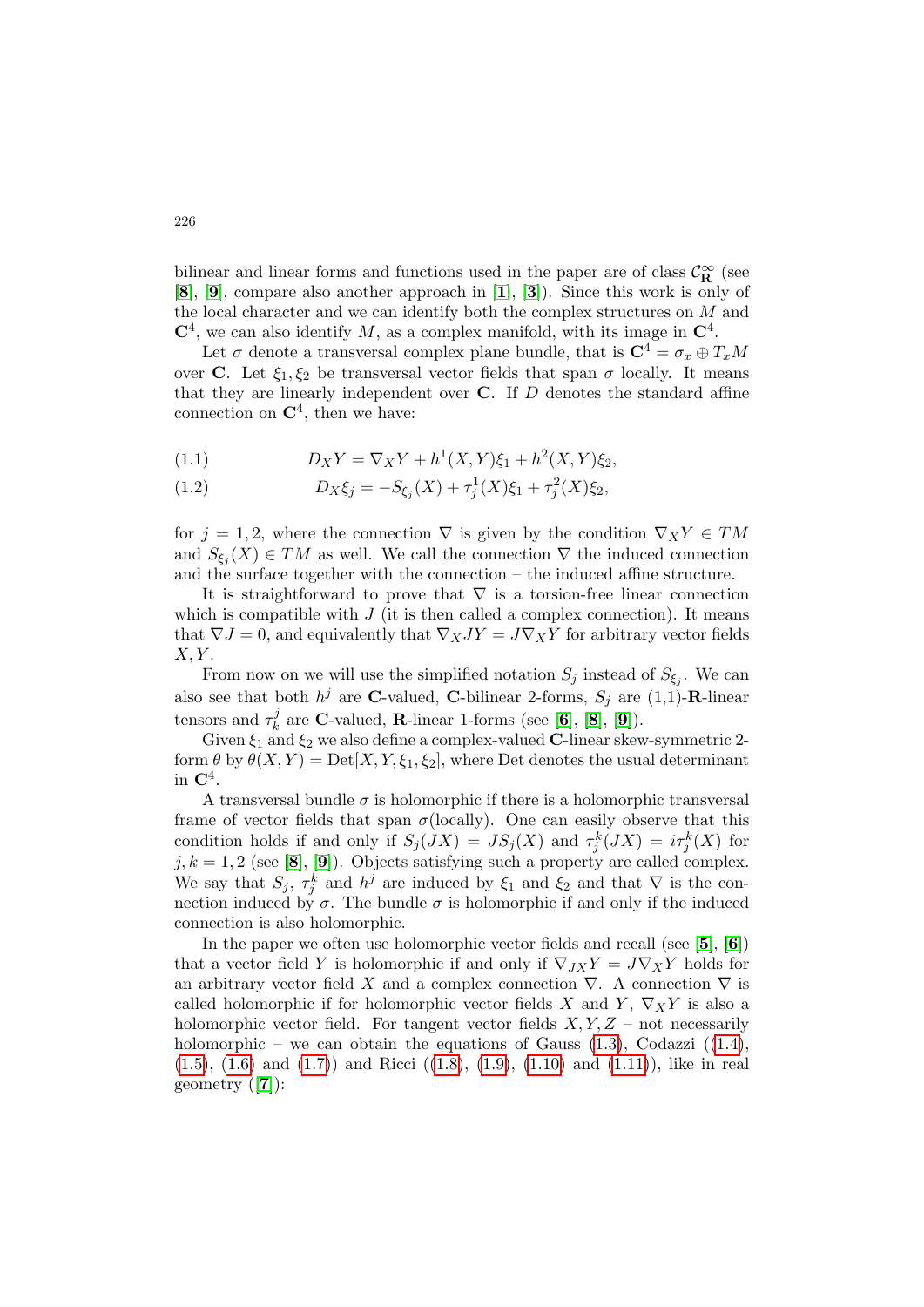<span id="page-2-4"></span><span id="page-2-3"></span><span id="page-2-2"></span><span id="page-2-1"></span><span id="page-2-0"></span>(1.3)  
\n
$$
R(X,Y)Z = h^{1}(Y,Z)S_{1}X + h^{2}(Y,Z)S_{2}X - h^{1}(X,Z)S_{1}Y - h^{2}(X,Z)S_{2}Y,
$$
\n(1.4)  
\n
$$
(\nabla_{X}h^{1})(Y,Z) + \tau_{1}^{1}(X)h^{1}(Y,Z) + \tau_{1}^{2}(X)h^{2}(Y,Z)
$$
 is symmetric in X, Y and Z,  
\n(1.5)  
\n
$$
(\nabla_{X}h^{2})(Y,Z) + \tau_{2}^{1}(X)h^{1}(Y,Z) + \tau_{2}^{2}(X)h^{2}(Y,Z)
$$
 is symmetric in X, Y and Z,  
\n(1.6)  
\n
$$
(\nabla_{X}S_{1})Y - (\nabla_{Y}S_{1})X = -\tau_{1}^{1}(Y)S_{1}X + \tau_{1}^{1}(X)S_{1}Y - \tau_{2}^{1}(Y)S_{2}X + \tau_{2}^{1}(X)S_{2}Y,
$$
\n(1.7)  
\n
$$
(\nabla_{X}S_{2})Y - (\nabla_{Y}S_{2})X = -\tau_{1}^{2}(Y)S_{1}X + \tau_{1}^{2}(X)S_{1}Y - \tau_{2}^{2}(Y)S_{2}X + \tau_{2}^{2}(X)S_{2}Y,
$$
\n(1.8)  
\n
$$
h^{1}(X, S_{1}Y) - h^{1}(Y, S_{1}X) = d\tau_{1}^{1}(X, Y) + \tau_{2}^{1}(Y)\tau_{1}^{2}(X) - \tau_{1}^{2}(Y)\tau_{2}^{1}(X),
$$
\n(1.9)  
\n
$$
h^{2}(X, S_{1}Y) - h^{2}(Y, S_{1}X) = d\tau_{2}^{1}(X, Y) + \tau_{1}^{1}(Y)\tau_{2}^{1}(X) - \tau_{2}^{1}(Y)\tau_{1}^{1}(X) + \tau_{2}^{1}(Y)\tau_{2}^{2}(X) - \tau_{2}^{2}(Y)\tau_{2}^{1}(X),
$$
\n(1.10)  
\n
$$
h^{2}(X, S_{2}Y) - h^{2}(Y, S_{2}X) = d\tau_{2}^{2}(X, Y) + \tau_{1}^{2}(Y)\tau_{2}^{1}(X) - \tau_{2}^{1}(Y
$$

<span id="page-2-8"></span><span id="page-2-7"></span><span id="page-2-6"></span><span id="page-2-5"></span>For another transversal plane bundle  $\tilde{\sigma}$  and its local basis  $\{\tilde{\xi}_1, \tilde{\xi}_2\}$  we have

<span id="page-2-9"></span>(1.12) 
$$
\xi_1 = \phi \tilde{\xi}_1 + \psi \tilde{\xi}_2 + Z_1
$$

<span id="page-2-10"></span>(1.13) 
$$
\xi_2 = \alpha \tilde{\xi}_1 + \beta \tilde{\xi}_2 + Z_2,
$$

where  $\alpha, \beta, \psi, \phi$  are local complex-valued  $\mathcal{C}_{\mathbf{R}}^{\infty}$  functions on  $M$  such that  $\phi\beta$  –  $\alpha \psi \neq 0$  and  $Z_1, Z_2$  are tangent vector fields.

Let  $\tilde{\nabla}$ ,  $\tilde{S}_j$ ,  $\tilde{\tau}_j^k$  and  $\tilde{h}^j$  be the objects induced by  $\tilde{\xi}_1$  and  $\tilde{\xi}_2$ . Using [\(1.1\)](#page-1-0),  $(1.2), (1.12)$  $(1.2), (1.12)$  $(1.2), (1.12)$  and  $(1.13)$  we get:

<span id="page-2-13"></span>(1.14) 
$$
\tilde{\nabla}_X Y = \nabla_X Y + h^1(X, Y) Z_1 + h^2(X, Y) Z_2,
$$

<span id="page-2-11"></span>(1.15) 
$$
\tilde{h}^{1}(X, Y) = \phi h^{1}(X, Y) + \alpha h^{2}(X, Y),
$$

<span id="page-2-12"></span>(1.16) 
$$
\tilde{h}^{2}(X,Y) = \psi h^{1}(X,Y) + \beta h^{2}(X,Y).
$$

**2. The affine metrics.** Let  $u = \{X_1, X_2\}$  be a local frame of class  $\mathcal{C}_{\mathbb{R}}^{\infty}$  on a neighbourhood U of a point  $p \in M$ . We do not assume that  $X_1, X_2$ are holomorphic but only linearly independent over C. Define a symmetric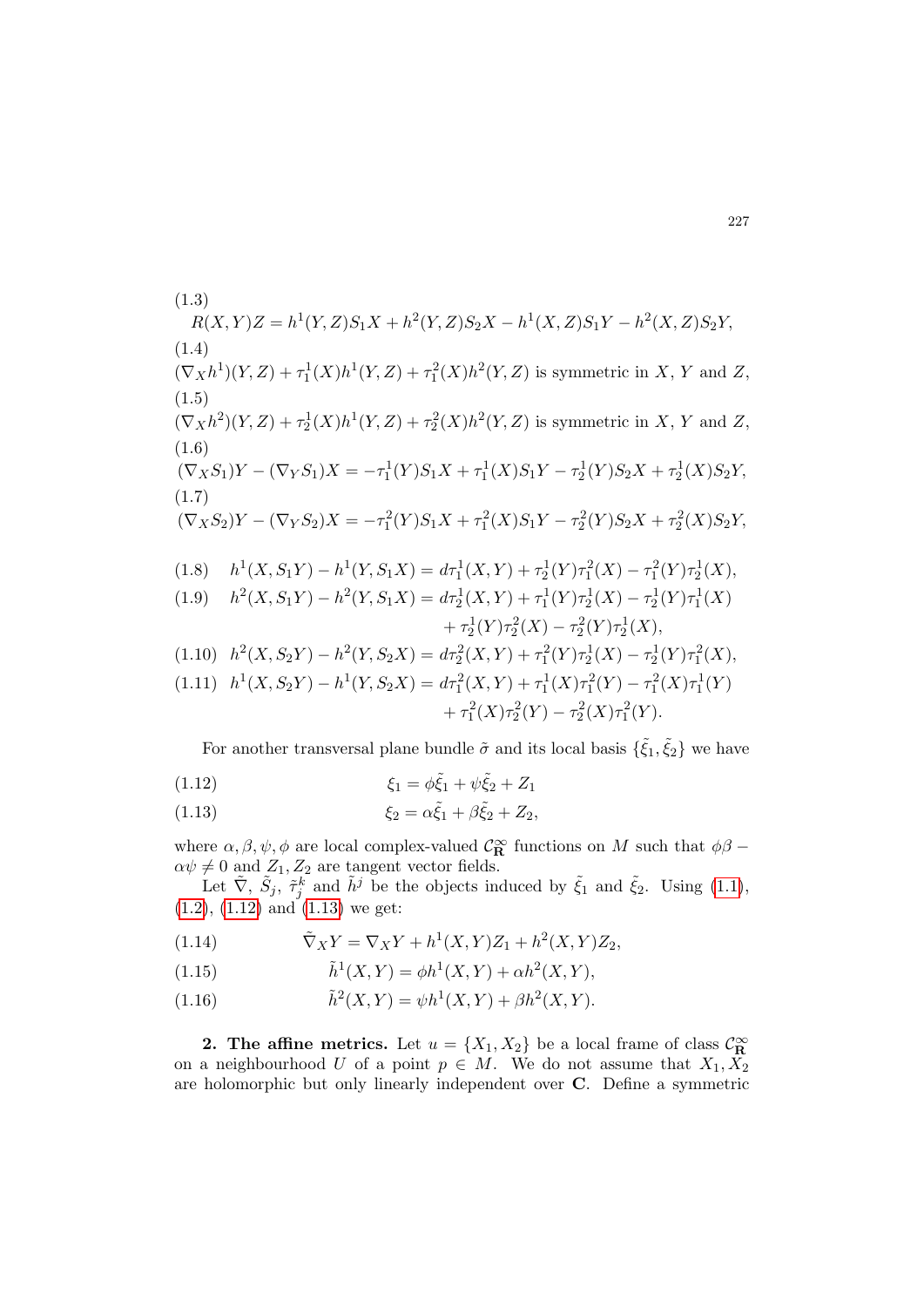**R**-bilinear **C**-valued form  $G_u$ :

(2.1) 
$$
G_u(Y, Z) =
$$

$$
\frac{1}{2} \operatorname{Det}[X_1, X_2, D_Y X_1, D_Z X_2] + \frac{1}{2} \operatorname{Det}[X_1, X_2, D_Z X_1, D_Y X_2].
$$

Using a transversal plane bundle spanned by transversal vector fields  $\{\xi_1, \xi_2\}$ we can write:  $G(X, B)$ 

<span id="page-3-0"></span>
$$
(2.2) \frac{1}{2}[X_1, X_2, \xi_1, \xi_2] \cdot \left( \begin{vmatrix} h^1(X_1, Y) & h^1(X_2, Z) \\ h^2(X_1, Y) & h^2(X_2, Z) \end{vmatrix} + \begin{vmatrix} h^1(X_1, Z) & h^1(X_2, Y) \\ h^2(X_1, Z) & h^2(X_2, Y) \end{vmatrix} \right).
$$

Thus we can see that  $G_u$  is also C-linear, because each  $h^j$  is C-linear.

We can apply here Lemma 3.1 ([[7](#page-19-2)]). It follows that for another local frame  $v = {Y_1, Y_2}$  satisfying

$$
Y_1 = aX_1 + bX_2,
$$
  

$$
Y_2 = cX_1 + dX_2
$$

with  $ad - bc \neq 0$  we have

$$
G_v = (ad - bc)^2 G_u.
$$

If we define

(2.3) 
$$
\det_{u} h = \begin{vmatrix} h(X_1, X_1) & h(X_1, X_2) \\ h(X_1, X_2) & h(X_2, X_2) \end{vmatrix}
$$

where  $h$  is a symmetric **C**-bilinear form, we have

$$
\det_v h = (ad - bc)^2 \det_u h.
$$

Thus we can call a surface non-degenerate if the form  $G_u$  is non-degenerate (which does not depend on the choice of  $u$ ).

From now on we will assume that the surface is non-degenerate. In a sufficiently small neighbourhood of each point we can define three unique branches of a C-valued, C-bilinear symmetric form

$$
g_u(Y, Z) = \frac{G_u(Y, Z)}{(\det_u G_u)^{\frac{1}{3}}}.
$$

We can easily see, like in the real case, that the set of three branches of  $g_u$  is independent of the choice of  $u$ . In this way we get locally three complex-valued metrics which we will denote by  $g$ . We will call each of them an affine metric on the surface  $M$ . Notice that if  $u$  is a holomorphic tangent frame, the function

$$
M\ni x\longmapsto g_{u_x}(X,Y)
$$

is holomorphic if the vector fields  $X$  and  $Y$  are holomorphic. It follows from the definition of  $G_u$  and  $g_u$ . Namely, given a holomorphic vector field X, the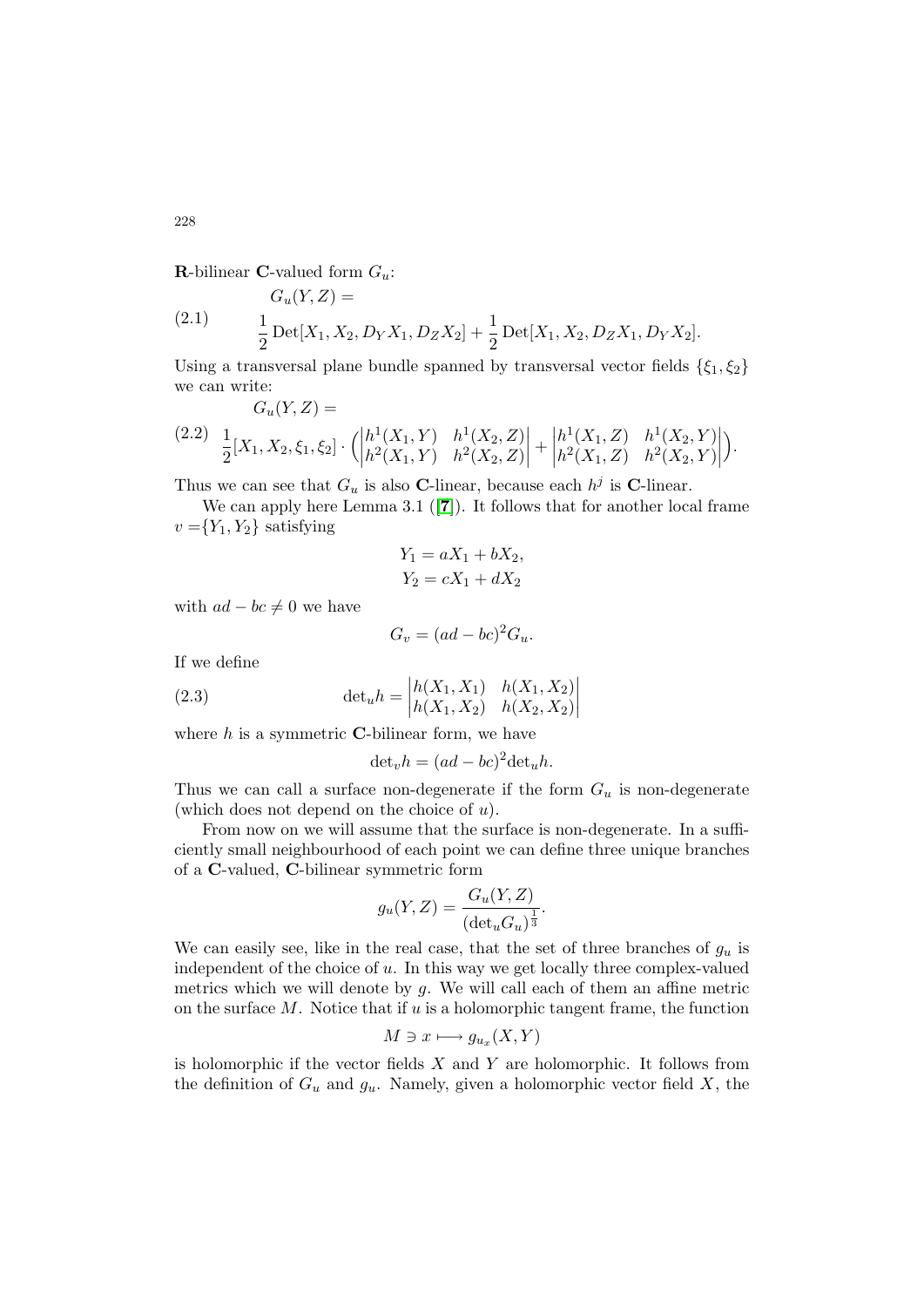function  $x \mapsto X(x)$  is holomorphic, so is  $x \mapsto D_X Y(x)$  for holomorphic Y.  $G_u$  is defined using the complex determinant in  $\mathbb{C}^4$ , which is a holomorphic function applied to holomorphic vector fields  $Y, Z$  and holomorphic frame  $u$ . Therefore the mapping  $x \mapsto G_u(x)$  is also holomorphic. Now the definition of  $g_u$  requires only mappings that are also holopmorphic. Using this fact, we can always find holomorphic orthonormal frames or null frames (relative to  $q$ ), starting from arbitrary holomorphic ones.

From now on we will choose an affine metric in a sufficiently small neighbourhood of a given point. For the sake of simplicity and convenience, we will work with null frames with respect to this affine metric  $g$  that is the frames  $\{X_1, X_2\}$  satisfying  $g(X_1, X_2) = 1$  and  $g(X_i, X_j) = 0$  for  $j = 1, 2$ . In the following theorem we associate to each null tangent frame a unique transversal frame in a given transversal bundle (see [[7](#page-19-2)]).

<span id="page-4-0"></span>THEOREM 2.1. Let  $\sigma$  be a transversal plane bundle and  $\{X_1, X_2\}$  be a null tangent frame. Then there exists a unique local transversal frame  $\{\xi_1, \xi_2\}$  in  $\sigma$ such that:

(2.4) 
$$
\text{Det}[X_1, X_2, \xi_1, \xi_2] = -2,
$$

and the second fundamental forms have the following matrices in the basis  ${X_1, X_2}$ :

(2.5) 
$$
h^{1} = \begin{bmatrix} 1 & 0 \\ 0 & 0 \end{bmatrix}, \quad h^{2} = \begin{bmatrix} 0 & 0 \\ 0 & 1 \end{bmatrix}.
$$

PROOF. Let  $u = \{X_1, X_2\}$  be a local null frame and  $\{\xi_1, \xi_2\}$  be a local transversal frame that spans  $\sigma$ . Let  $\{\tilde{\xi}_1, \tilde{\xi}_2\}$  be another transversal frame. It can be expressed by:

$$
\xi_1 = \phi \tilde{\xi}_1 + \psi \tilde{\xi}_2,
$$

$$
\xi_2 = \alpha \tilde{\xi}_1 + \beta \tilde{\xi}_2,
$$

where  $\phi\beta - \psi\alpha \neq 0$ . We choose functions  $\phi$ ,  $\psi$ ,  $\beta$  and  $\alpha$  to so that the following conditions are satisfied (bars will denote the objects induced by  $\{\tilde{\xi}_1, \tilde{\xi}_2\}$ ):

(2.8) 
$$
\tilde{h}^1(X_1, X_1) = 1,
$$

(2.9) 
$$
\tilde{h}^1(X_2, X_2) = 0,
$$

(2.10) 
$$
\tilde{h}^2(X_1, X_1) = 0,
$$

(2.11) 
$$
[X_1, X_2, \tilde{\xi}_1, \tilde{\xi}_2] = -2.
$$

Owing to [\(1.15\)](#page-2-11) and [\(1.16\)](#page-2-12) this system can be written in the following equivalent form: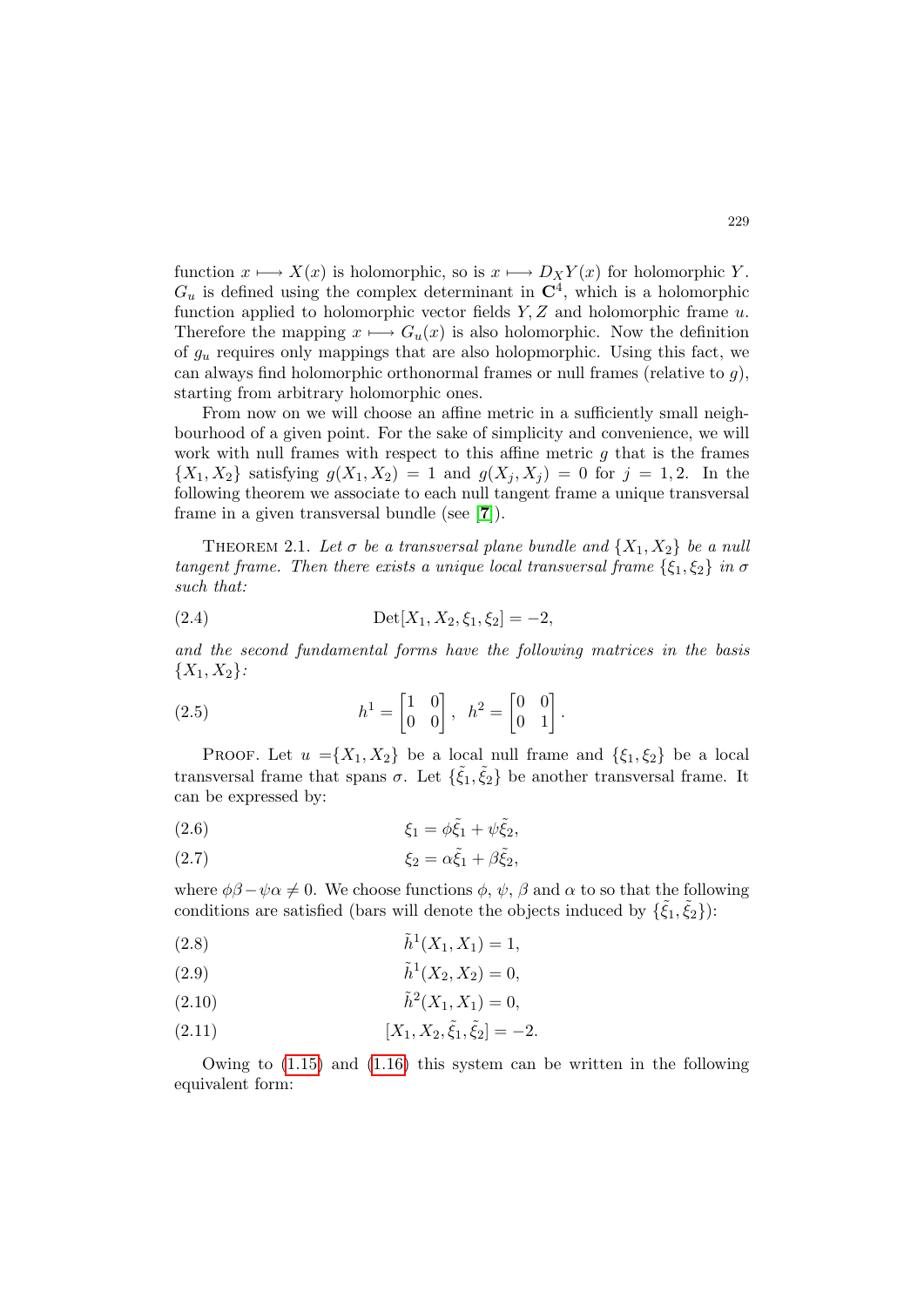<span id="page-5-0"></span>(2.12) 
$$
1 = \phi h^{1}(X_{1}, X_{1}) + \alpha h^{2}(X_{1}, X_{1}),
$$

<span id="page-5-1"></span>(2.13) 
$$
0 = \phi h^1(X_2, X_2) + \alpha h^2(X_2, X_2),
$$

<span id="page-5-3"></span>(2.14) 
$$
0 = \psi h^{1}(X_{1}, X_{1}) + \beta h^{2}(X_{1}, X_{1}),
$$

<span id="page-5-2"></span>(2.15) 
$$
[X_1, X_2, \xi_1, \xi_2] = -2(\phi\beta - \psi\alpha).
$$

We look at [\(2.12\)](#page-5-0) and [\(2.13\)](#page-5-1) as a system of linear equations with the determinant different from zero, because  $g(X_1, X_2) = 1$ . Thus we obtain

$$
\phi = \frac{\begin{vmatrix} 1 & h^2(X_1, X_1) \\ 0 & h^2(X_2, X_2) \end{vmatrix}}{\begin{vmatrix} h^1(X_1, X_1) & h^2(X_1, X_1) \\ h^1(X_2, X_2) & h^2(X_2, X_2) \end{vmatrix}},
$$

$$
\alpha = \frac{\begin{vmatrix} h^1(X_1, X_1) & 1 \\ h^1(X_2, X_2) & 0 \end{vmatrix}}{\begin{vmatrix} h^1(X_1, X_1) & h^2(X_1, X_1) \\ h^1(X_2, X_2) & h^2(X_2, X_2) \end{vmatrix}}.
$$

If we substitute  $\alpha$  and  $\phi$  obtained above to [\(2.15\)](#page-5-2), then the equations [\(2.14\)](#page-5-3) and [\(2.15\)](#page-5-2) form another system of linear equations. Its determinant is equal to -2. We also see that the desired condition  $\phi\beta - \psi\alpha \neq 0$  is true because  $[X_1, X_2, \xi_1, \xi_2] \neq 0$ .  $\{\tilde{\xi}_1, \tilde{\xi}_2\}$  are determined uniquely here, because if both frames  $\{\xi_1,\xi_2\}$  and  $\{\tilde{\xi}_1,\tilde{\xi}_2\}$  satisfy the equations [\(2.12\)](#page-5-0) up to [\(2.15\)](#page-5-2), we get  $\alpha = \psi = 0$  and  $\beta = \phi = 1$ . To complete the proof we use the fact that  $\{X_1, X_2\}$ is a null frame. From  $G_u(X_1, X_1) = 0$  we get  $\tilde{h}^2(X_1, X_2) = 0$  by definition.  $G_u(X_2, X_2) = 0$  gives  $\tilde{h}^1(X_1, X_2) \tilde{h}^2(X_2, X_2) = 0$  and we also have

$$
1 = \frac{G_u(X_1, X_2)}{(\det_u G_u)^{\frac{1}{3}}} = \tilde{h}^2(X_2, X_2)^{\frac{1}{3}}.
$$

Thus

$$
\tilde{h}^{2}(X_{1}, X_{2}) = 0,
$$
  
\n
$$
\tilde{h}^{2}(X_{2}, X_{2}) = 1,
$$
  
\n
$$
\tilde{h}^{1}(X_{1}, X_{2}) = 0
$$

which completes the proof.

From now on we will call the frame  $\{\xi_1, \xi_2\}$  determined by the last theorem the transversal frame associated to the null tangent frame  $\{X_1, X_2\}$ . Notice that if we interchange the fields  $X_1$  and  $X_2$  in the frame, then the fields  $\xi_1, \xi_2$ in the associated frame will also interchange.

230

 $\Box$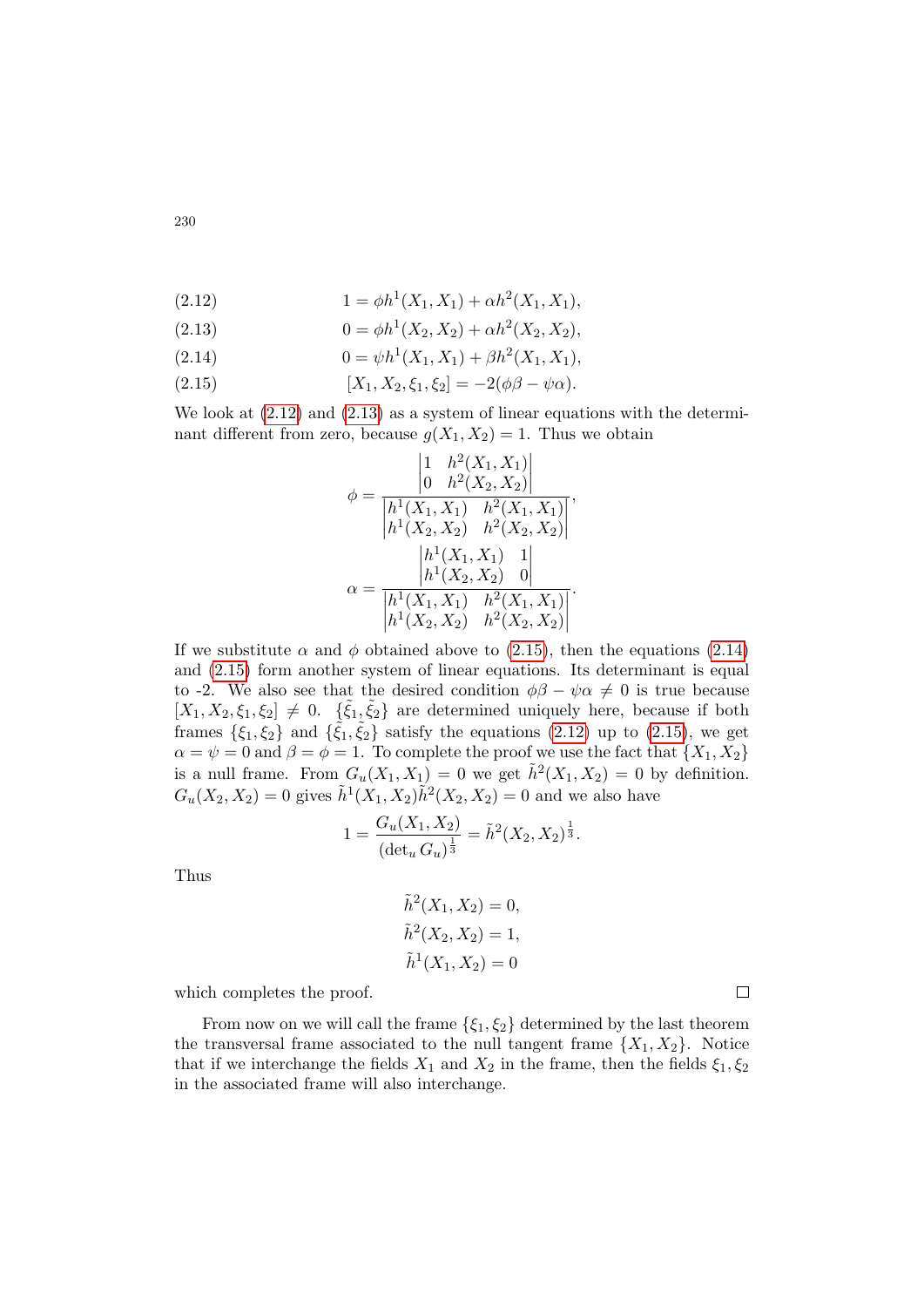The following lemma is straightforward and we omit its proof.

<span id="page-6-0"></span>LEMMA 2.2. Let  $\{X_1, X_2\}$  and  $\{\tilde{X}_1, \tilde{X}_2\}$  be two tangent null frames. Let  $\{\xi_1,\xi_2\}$  and  $\{\tilde{\xi}_1,\tilde{\xi}_2\}$  be the associated transversal frames, respectively. Then there exists a C-valued non-zero function a such that

$$
\tilde{X}_1 = aX_1,
$$

(2.17) 
$$
\tilde{X}_2 = a^{-1} X_2,
$$

(2.18) 
$$
\tilde{\xi}_1 = a^2 \xi_1,
$$

(2.19) 
$$
\tilde{\xi}_2 = a^{-2} \xi_2,
$$

after changing the order of  $X_1$  and  $X_2$ , as well as  $\xi_1$  and  $\xi_2$ , if necessary. Moreover, if the fields  $X_1$  and  $X_2$  are holomorphic, then the function a is also holomorphic.

Assume that an affine metric  $q$  is fixed (locally). Now we define locally a complex valued metric on an arbitrary transversal plane bundle  $\sigma$ . Let  $u = \{X_1, X_2\}$  be a null frame and  $\{\xi_1, \xi_2\}$  – the associated transversal frame in σ. We define a metric  $g_u^{\perp}$  on σ by:

(2.20) 
$$
g_u^{\perp}(\xi_1, \xi_1) = 0,
$$

$$
g_u^{\perp}(\xi_1, \xi_2) = -2,
$$

$$
g_u^{\perp}(\xi_2, \xi_2) = 0
$$

and extend it to a C-bilinear, symmetric form.

LEMMA 2.3.  $g_u^{\perp}$  is independent of the choice of the tangent frame u.

PROOF. Let  $\{\xi_1,\xi_2\}$  and  $\{\tilde{\xi}_1,\tilde{\xi}_2\}$  be two transversal frames (spanning a transversal bundle  $\sigma$ ), associated with null frames  $\{X_1, X_2\}$  and  $\{Y_1, Y_2\}$ , re-spectively, and a the function satisfying Lemma [2.2.](#page-6-0) Then we have

$$
g_u^{\perp}(\tilde{\xi}_1, \tilde{\xi}_1) = g_u^{\perp}(a^2 \xi_k, a^2 \xi_k) = 0 = g_v^{\perp}(\tilde{\xi}_1, \tilde{\xi}_1),
$$
  
\n
$$
g_u^{\perp}(\tilde{\xi}_1, \tilde{\xi}_2) = g_u^{\perp}(a^2 \xi_k, a^{-2} \xi_j) = g_u^{\perp}(\xi_k, \xi_j) = -2 = g_v^{\perp}(\tilde{\xi}_1, \tilde{\xi}_2),
$$
  
\n
$$
g_u^{\perp}(\tilde{\xi}_2, \tilde{\xi}_2) = g_u^{\perp}(a^{-2} \xi_j, a^{-2} \xi_j) = 0 = g_v^{\perp}(\tilde{\xi}_2, \tilde{\xi}_2),
$$

for certain  $j, k \in \{1, 2\}$  such that  $j \neq k$ . This completes the proof.

 $\Box$ 

Due to the last lemma we will denote the obtained metric by  $g^{\perp}$ .

<span id="page-6-1"></span>LEMMA 2.4. Let M be a complex surface in  $\mathbb{C}^4$ ,  $\{X_1, X_2\}$  – a null frame and  $\sigma, \tilde{\sigma}$  – two transversal plane bundles. If  $\{\xi_1, \xi_2\}$  and  $\{\tilde{\xi_1}, \tilde{\xi_2}\}$  are the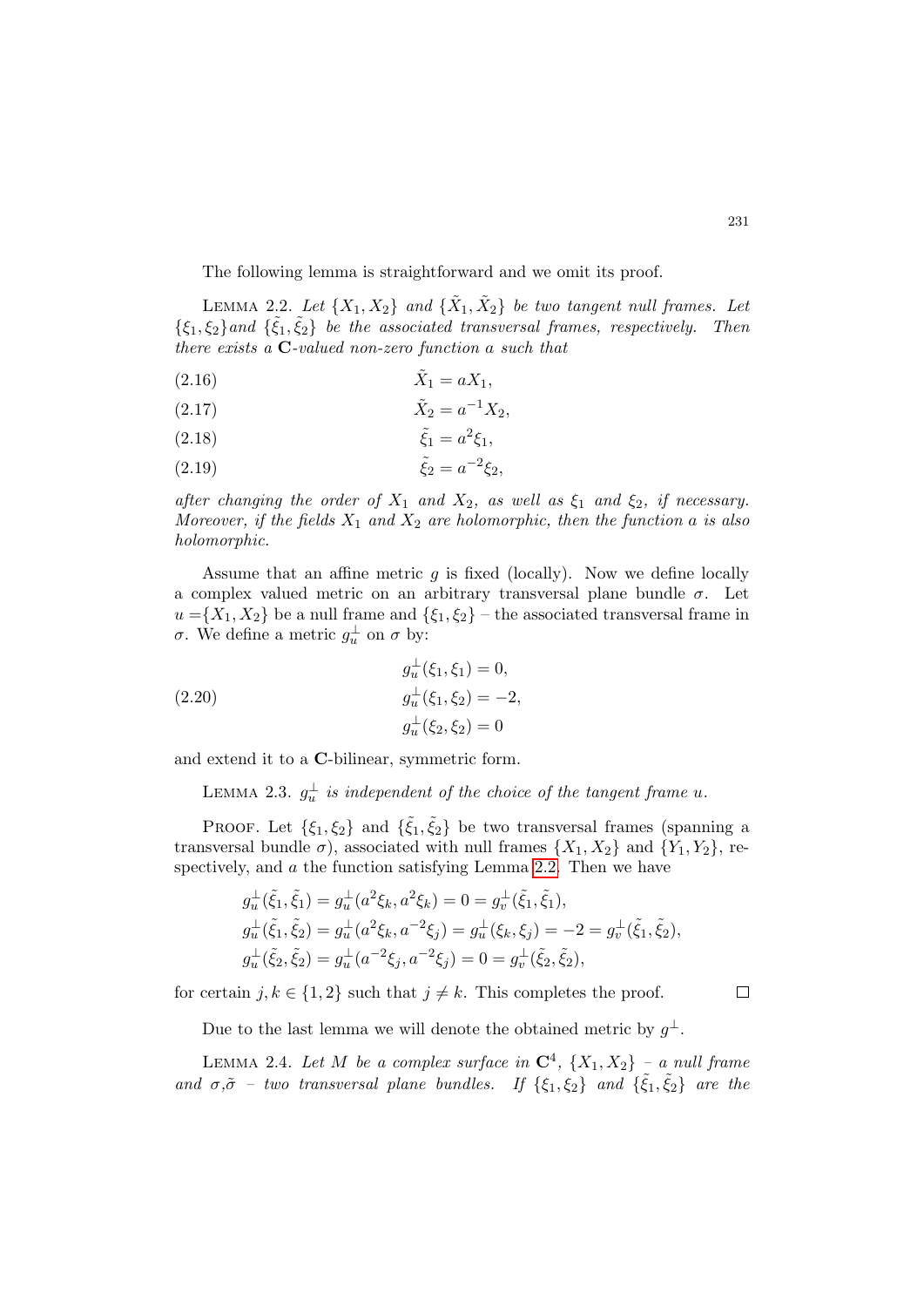transversal frames associated with  $\{X_1, X_2\}$  and spanning  $\sigma$  and  $\tilde{\sigma}$ , respectively, then

(2.21) 
$$
\xi_1 = \tilde{\xi}_1 + Z_1,
$$

(2.22) 
$$
\xi_2 = \tilde{\xi}_2 + Z_2
$$

for some tangent vector fields  $Z_1, Z_2$ .

PROOF. Let  $h^1, h^2$  be the second fundamental forms induced by  $\{\xi_1, \xi_2\}$ and  $\tilde{h}^1, \tilde{h}^2$  – induced by  $\{\tilde{\xi}_1, \tilde{\xi}_2\}$ . Then there exist complex valued functions  $a, b, c, d$  and tangent vector fields  $Z_1, Z_2$  such that

$$
\xi_1 = a\tilde{\xi}_1 + b\tilde{\xi}_2 + Z_1, \n\xi_2 = c\tilde{\xi}_1 + d\tilde{\xi}_2 + Z_2.
$$

We know by  $(1.15)$  and  $(1.16)$  that

$$
\tilde{h}^1 = ah^1 + ch^2,
$$
  

$$
\tilde{h}^2 = bh^1 + dh^2.
$$

Substituting  $(X_1, X_1)$  and  $(X_2, X_2)$  in the last two equalities we get

$$
a = 1, b = 0, c = 0, d = 1.
$$

3. The construction of the unique equiaffine transversal bundle. In this section we will always assume that  $g$  is a fixed affine metric in a neighbourhood of a point  $x_0 \in M$ . We introduce here a complex valued, skewsymmetric C bilinear 2-form  $\omega_g$ , defined up to the sign in the following way. For a g-null frame  $\{X_1, X_2\}$  we set  $\omega_q(X_1, X_2) = 1$ . In the paper we will consider the condition  $\nabla \omega_g = 0$  which is independent of the sign of  $\omega_g$ . We shall call a transversal bundle satisfying this condition an equiaffine transversal bundle. In the following we will determine a unique equiaffine bundle adding one more condition as it was done in the real case and prove that that bundle is holomorphic. First we give some conditions which are equivalent to the fact that a bundle is equiaffine. In the following lemma  $\nabla$  will denote the connection induced by a given transversal bundle  $\sigma$  and  $\tau_j^k$  – 1-forms induced by a fixed transversal frame.

<span id="page-7-0"></span>LEMMA 3.1. Let  $\sigma$  be a transversal bundle over the complex surface M in  $\mathbb{C}^4$ . Then the following conditions are equivalent:

- 1)  $\sigma$  is an equiaffine bundle;
- $2)$   $\tau_1^1 + \tau_2^2 = 0$  for  $\tau_j^k$  induced by any transversal  $g^{\perp}$ -null frame,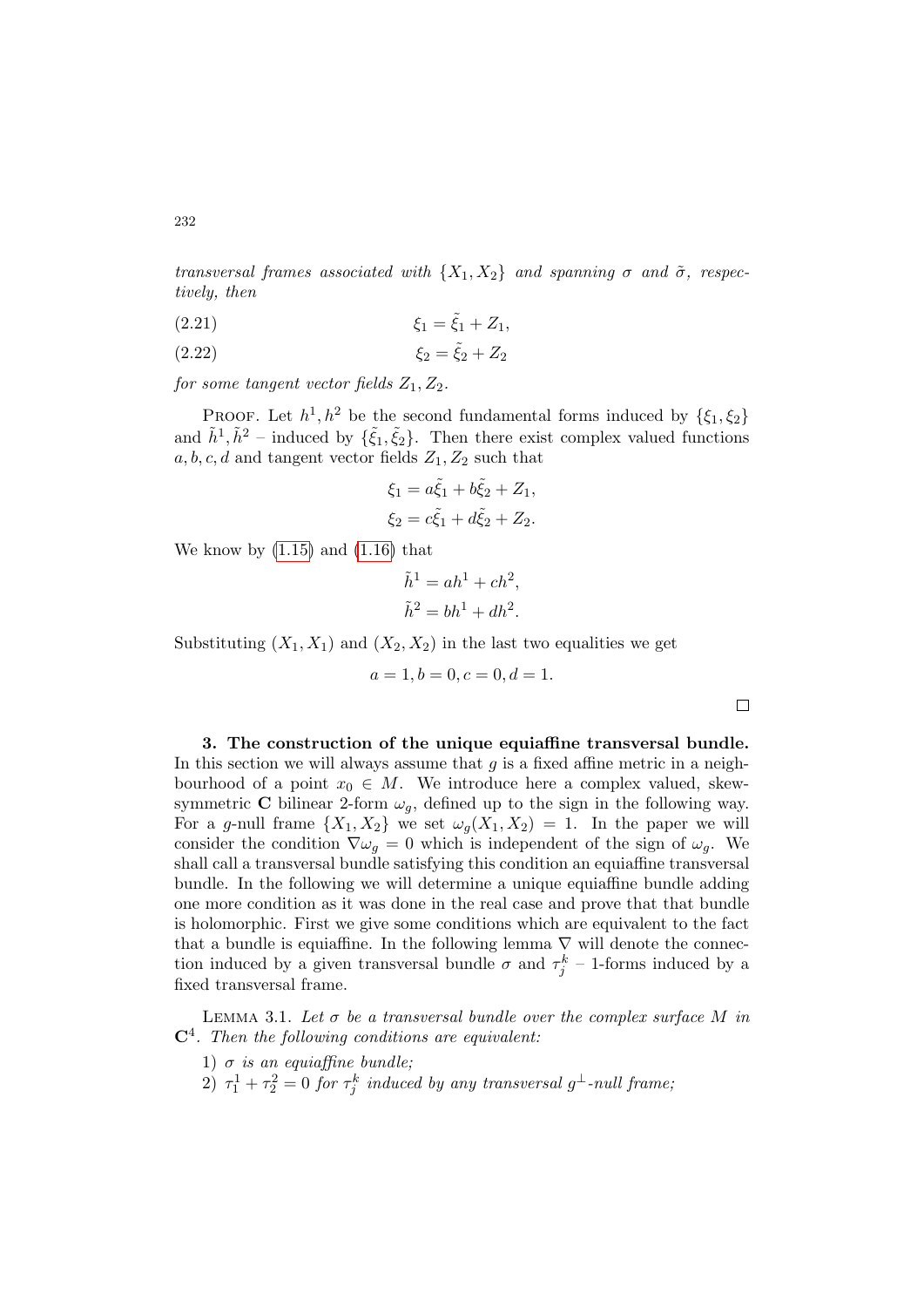3) for any holomorphic tangent null frame  $\{X_1, X_2\}$  and associated null transversal frame  $\{\xi_1, \xi_2\}$  (as determined by Theorem [2.1\)](#page-4-0) the following equations hold:

<span id="page-8-1"></span>(3.1) 
$$
(\nabla g)(X_1, X_2, X_1) = 0,
$$

<span id="page-8-2"></span>(3.2) 
$$
(\nabla g)(X_2, X_1, X_2) = 0.
$$

PROOF. First we prove the equivalence between 1) and 3). Let  $\{X_1, X_2\}$ be a null holomorphic tangent frame. We introduce functions  $a_1$  up to  $a_8$  such that:

<span id="page-8-0"></span>(3.3)  
\n
$$
\nabla_{X_1} X_1 = a_1 X_1 + a_2 X_2,
$$
\n
$$
\nabla_{X_1} X_2 = a_3 X_1 + a_4 X_2,
$$
\n
$$
\nabla_{X_2} X_1 = a_5 X_1 + a_6 X_2,
$$
\n
$$
\nabla_{X_2} X_2 = a_7 X_1 + a_8 X_2.
$$

The condition  $\nabla \omega_g = 0$  is equivalent to

$$
\nabla \omega_g(X_1, X_1, X_2) = 0,
$$
  

$$
\nabla \omega_g(X_2, X_1, X_2) = 0
$$

and, after applying [\(3.3\)](#page-8-0), to

$$
\omega_g(\nabla_{X_1} X_1, X_2) + \omega_g(X_1, \nabla_{X_1} X_2) = 0, \n\omega_g(\nabla_{X_2} X_1, X_2) + \omega_g(X_1, \nabla_{X_2} X_2) = 0.
$$

This gives immediately

<span id="page-8-3"></span>(3.4)  $a_1 + a_4 = 0,$ 

<span id="page-8-4"></span>(3.5)  $a_5 + a_8 = 0.$ 

On the other hand the equations [\(3.1\)](#page-8-1) and [\(3.2\)](#page-8-2) are also equivalent to [\(3.4\)](#page-8-3) and [\(3.5\)](#page-8-4). Next we shall prove the equivalence between 1) and 2). It is easy to verify that a  $g^{\perp}$ -null transversal frame is associated to exactly one g-null tangent frame. We can thus say that they are associated to each other. Take a  $g^{\perp}$ -null frame  $\{\xi_1, \xi_2\}$  spanning  $\sigma$ , and the associated tangent frame  $\{X_1, X_2\}$ . We have  $\theta(X_1, X_2) = [X_1, X_2, \xi_1, \xi_2] = -2$ , so  $\theta = -2\omega_q$  up to the sign.

Since the determinant is parallel with respect to the connection  $D$ , we have

$$
0 = D_X[X_1, X_2, \xi_1, \xi_2] - [D_X X_1, X_2, \xi_1, \xi_2] - [X_1, D_X X_2, \xi_1, \xi_2] - [X_1, X_2, D_X \xi_1, \xi_2] - [X_1, X_2, \xi_1, D_X \xi_2],
$$

where X is an arbitrary vector field on  $M$ . Due to  $(1.1)$  and  $(2.2)$ , the last equality is equivalent to the following ones:

$$
- [\nabla_X X_1, X_2, \xi_1, \xi_2] - [X_1, \nabla_X X_2, \xi_1, \xi_2] - [X_1, X_2, \tau_1^1(X)\xi_1, \xi_2] - [X_1, X_2, \xi_1, \tau_2^2(X)\xi_2] = 0
$$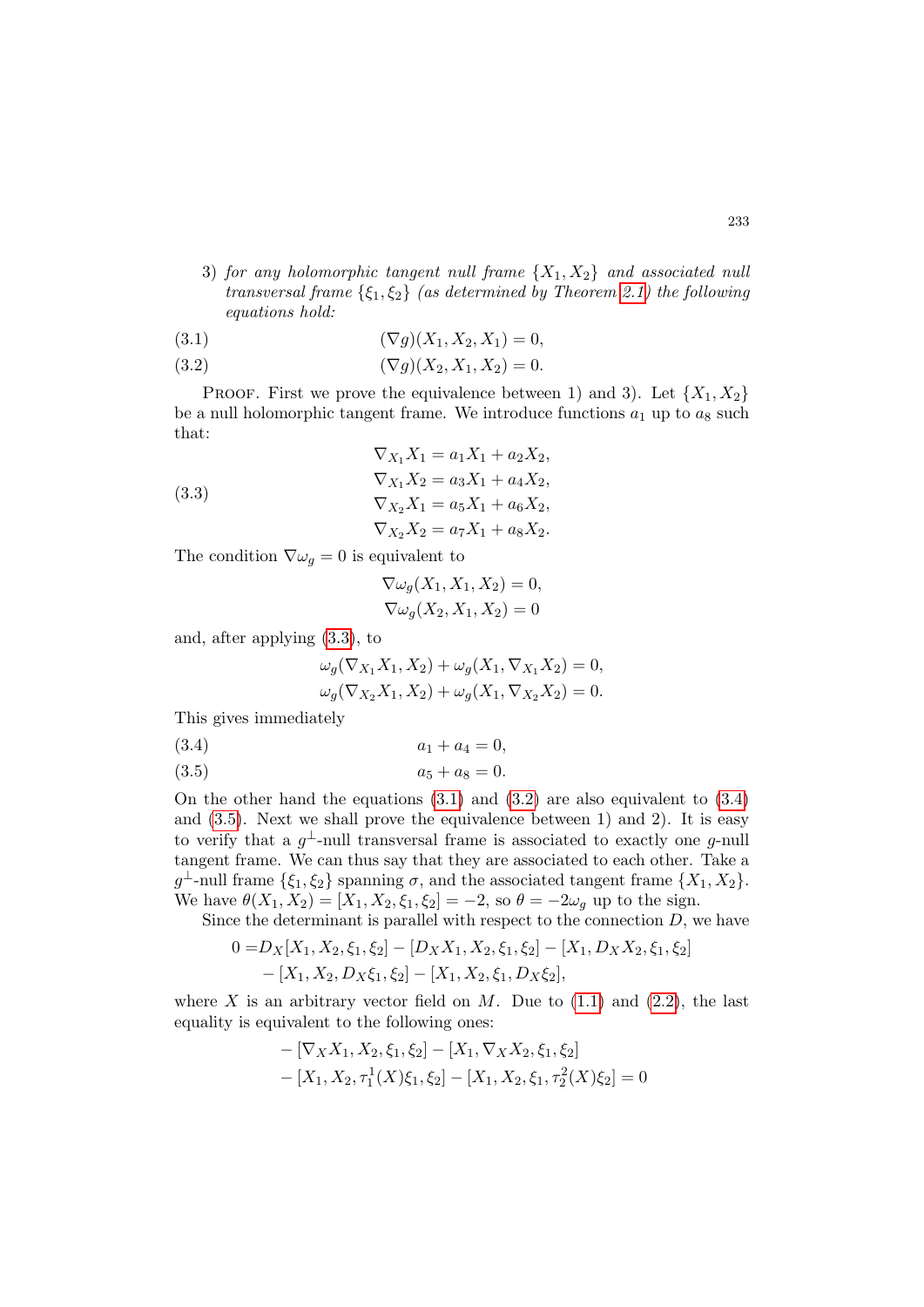and

234

$$
(\nabla_X \theta)(X_1, X_2) + 2(\tau_1^1(X) + \tau_2^2(X)) = 0.
$$

But the condition  $\nabla \omega_q = 0$  is equivalent to  $\nabla \theta = 0$ . Thus the last equality is equivalent to

$$
(\nabla_X \omega_g)(X_1, X_2) - (\tau_1^1(X) + \tau_2^2(X)) = 0.
$$

This gives the equivalence between 1) and 2) and completes the proof of the lemma.  $\Box$ 

Let  $\nabla^{\perp}$  denote the normal connection induced on a transversal bundle σ such that ∇<sup>⊥</sup> <sup>X</sup>ξ is the transversal component of DXξ. We are going to consider the tensor  $\nabla^{\perp} g^{\perp}(X,\xi,\eta)$  where X is a tangent vector field and  $\xi,\eta$ – transversal ones. Notice that  $\nabla^{\perp} g^{\perp}$  is 3-linear over the module of complexvalued functions, if  $X$ ,  $\xi$  and  $\eta$  are holomorphic.

DEFINITION 3.2. Let  $\sigma$  be an equiaffine transversal bundle. We say that  $\nabla^{\perp}g^{\perp}$  is symmetric if there is a null holomorphic tangent frame  $u = \{X_1, X_2\}$ such that the following equalities hold for the associated transversal frame  $\{\xi_1, \xi_2\}$ :

<span id="page-9-0"></span>(3.6) 
$$
\nabla^{\perp} g^{\perp}(X_1, \xi_2, \xi_1) + \nabla^{\perp} g^{\perp}(X_2, \xi_1, \xi_1) = 0,
$$

<span id="page-9-1"></span>(3.7) 
$$
\nabla^{\perp} g^{\perp}(X_1, \xi_2, \xi_2) + \nabla^{\perp} g^{\perp}(X_2, \xi_1, \xi_2) = 0.
$$

We shall show that if equations  $(3.6)$  and  $(3.7)$  hold for a frame u then they hold for every null holomorphic frame  $v$ . We need the following lemma.

<span id="page-9-2"></span>LEMMA 3.3. Let  $\nabla$  and  $\nabla^{\perp}$  be the connections induced by an equiaffine transversal plane bundle  $\sigma$ .  $\nabla^{\perp} g^{\perp}$  is symmetric if and only if there is a holomorphic null frame  $\{X_1, X_2\}$  satisfying the following equations:

<span id="page-9-3"></span>(3.8) 
$$
(\nabla g)(X_1, X_1, X_1) = 0,
$$

<span id="page-9-4"></span>(3.9) 
$$
(\nabla g)(X_2, X_2, X_2) = 0.
$$

**PROOF.** Let equations hold for a tangent frame  $\{X_1, X_2\}$ . Let functions  $a_j$ be like in [\(3.3\)](#page-8-0) for  $\{X_1, X_2\}$ . Let  $\{\xi_1, \xi_2\}$  be the transversal frame associated to  $\{X_1, X_2\}$ . Putting  $(X_1, X_2, X_1)$  and  $(X_1, X_2, X_2)$  to the Codazzi equations [\(1.5\)](#page-2-2) and [\(1.4\)](#page-2-1), respectively, we obtain

$$
a_2 = -\tau_2^1(X_2),
$$
  

$$
a_7 = -\tau_1^2(X_1),
$$

where  $\tau_j^k$  are induced by  $\{\xi_1, \xi_2\}$ . From [\(3.6\)](#page-9-0) and [\(3.7\)](#page-9-1) we get

$$
-g^{\perp}(\nabla^{\perp}_{X_1}\xi_2,\xi_1) - g^{\perp}(\xi_2,\nabla^{\perp}_{X_1}\xi_1) - 2g^{\perp}(\nabla^{\perp}_{X_2}\xi_1,\xi_1) = 0,
$$
  

$$
-g^{\perp}(\nabla^{\perp}_{X_2}\xi_1,\xi_1) - g^{\perp}(\xi_2,\nabla^{\perp}_{X_2}\xi_1) - 2g^{\perp}(\nabla^{\perp}_{X_1}\xi_2,\xi_2) = 0,
$$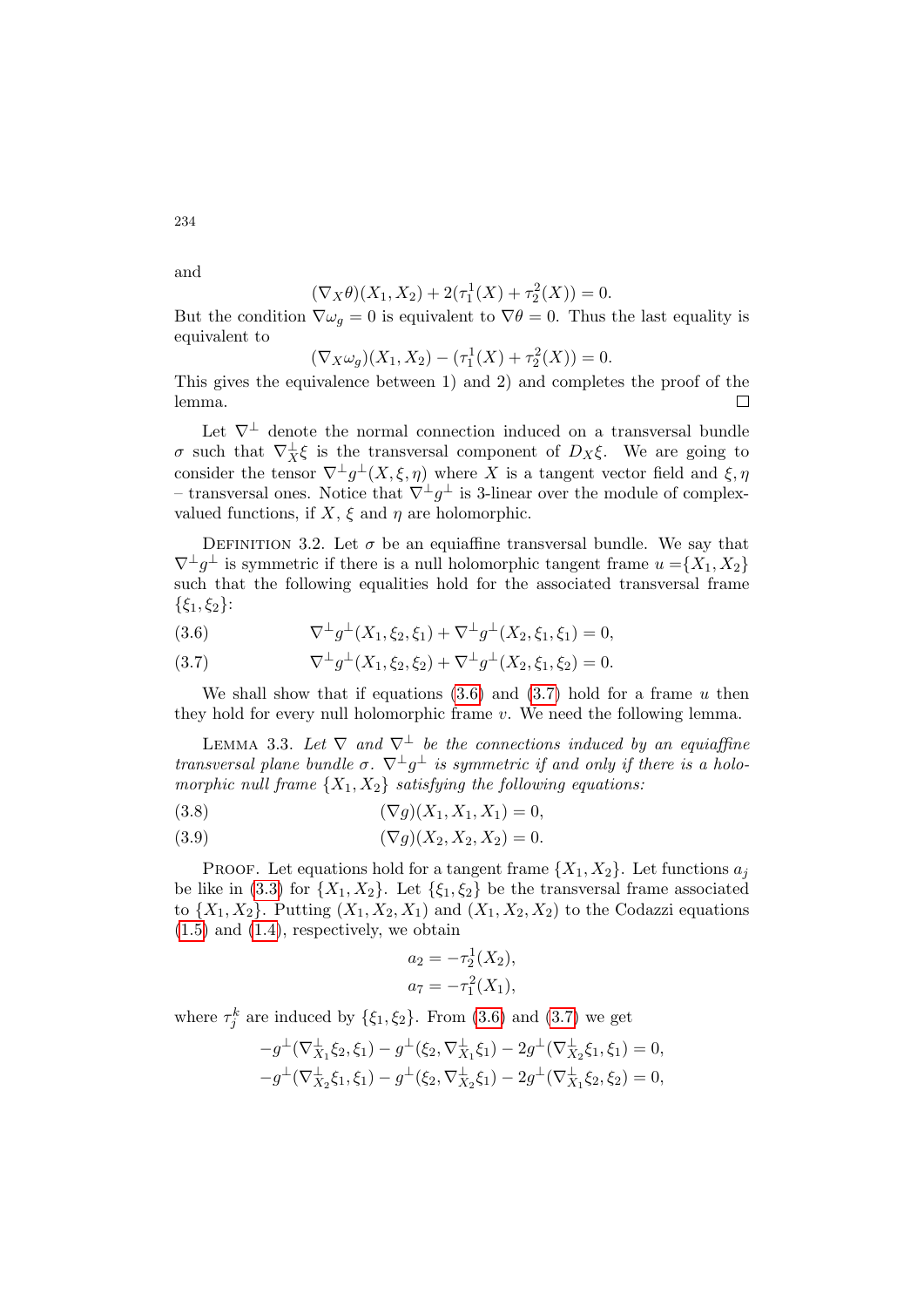which is equivalent to

$$
2\tau_2^2(X_1) + 2\tau_1^1(X_1) + 4\tau_2^1(X_2) = 0,
$$
  

$$
2\tau_2^2(X_2) + 2\tau_1^1(X_2) + 4\tau_1^2(X_1) = 0.
$$

Since  $\nabla$  comes from an equiaffine transversal bundle,  $\tau_1^1 + \tau_2^2 = 0$  and we get 1 2

$$
\tau_2^1(X_2) = \tau_1^2(X_1) = 0.
$$

We then make the following computations

$$
(\nabla g)(X_1, X_1, X_1) = -2g(\nabla_{X_1} X_1, X_1) = -2a_2 = 2\tau_2^1(X_2),
$$
  

$$
(\nabla g)(X_2, X_2, X_2) = -2g(\nabla_{X_2} X_2, X_2) = -2a_7 = 2\tau_1^2(X_1),
$$

which complete the proof of the lemma.

We finally prove that the notion of symmetry of  $\nabla^{\perp} g^{\perp}$  does not depend on the choice of a tangent null frame  $\{X_1, X_2\}$ .

LEMMA 3.4. The tensor  $\nabla^{\perp} g^{\perp}$  is symmetric if and only if equations [\(3.6\)](#page-9-0) and [\(3.7\)](#page-9-1) are true for an arbitrary null holomorphic tangent frame  $\{X_1, X_2\}$ and the associated frame  $\{\xi_1, \xi_2\}.$ 

PROOF. Let  $\{X_1, X_2\}$  and  $\{Y_1, Y_2\}$  be two null holomorphic tangent frames,  $\{\xi_1, \xi_2\}$  and  $\{\eta_1, \eta_2\}$  the corresponding transversal frames spanning an equiaffine bundle  $\sigma$ . Let equations [\(3.6\)](#page-9-0) and [\(3.7\)](#page-9-1) hold for  $\{X_1, X_2\}$ . Then by Lemma [3.3](#page-9-2) equations [\(3.8\)](#page-9-3) and [\(3.9\)](#page-9-4) are also true. We will show that they are true for  ${Y_1, Y_2}$ . Using Lemma [2.2,](#page-6-0) we have

$$
\nabla g(Y_1, Y_1, Y_1) = \nabla g(aX_j, aX_j, aX_j) = a^3 \nabla g(X_j, X_j, X_j) = 0,
$$
  

$$
\nabla g(Y_2, Y_2, Y_2) = \nabla g(a^{-1}X_k, a^{-1}X_k, a^{-1}X_k) = a^{-3} \nabla g(X_k, X_k, X_k) = 0,
$$

for some  $j, k \in \{1, 2\}$  such that  $j \neq k$ . The above equalities are true, because  $\nabla g$  is 3-linear over complex-valued functions if it acts on holomorphic vector fields. This completes the proof.  $\Box$ 

We shall prove a theorem about the existence of a unique transversal bundle over M.

<span id="page-10-0"></span>THEOREM 3.5. There is a unique equiaffine transversal bundle  $\sigma$  over a complex, non-degenerate surface M in  $\mathbb{C}^4$  with symmetric  $\nabla^{\perp} g^{\perp}$ , where  $g^{\perp}$  is an arbitrary transversal metric.

PROOF. Let  $\tilde{\sigma}$  be an arbitrary transversal bundle. Take  $\{X_1, X_2\}$  – a null holomorphic tangent frame and  $\{\tilde{\xi}_1, \tilde{\xi}_2\}$  – the associated transversal frame. Then, by Lemma [2.4,](#page-6-1) for another transversal bundle  $\sigma$  we have

$$
\xi_1 = \tilde{\xi}_1 + Z_1, \n\xi_2 = \tilde{\xi}_2 + Z_2,
$$

 $\Box$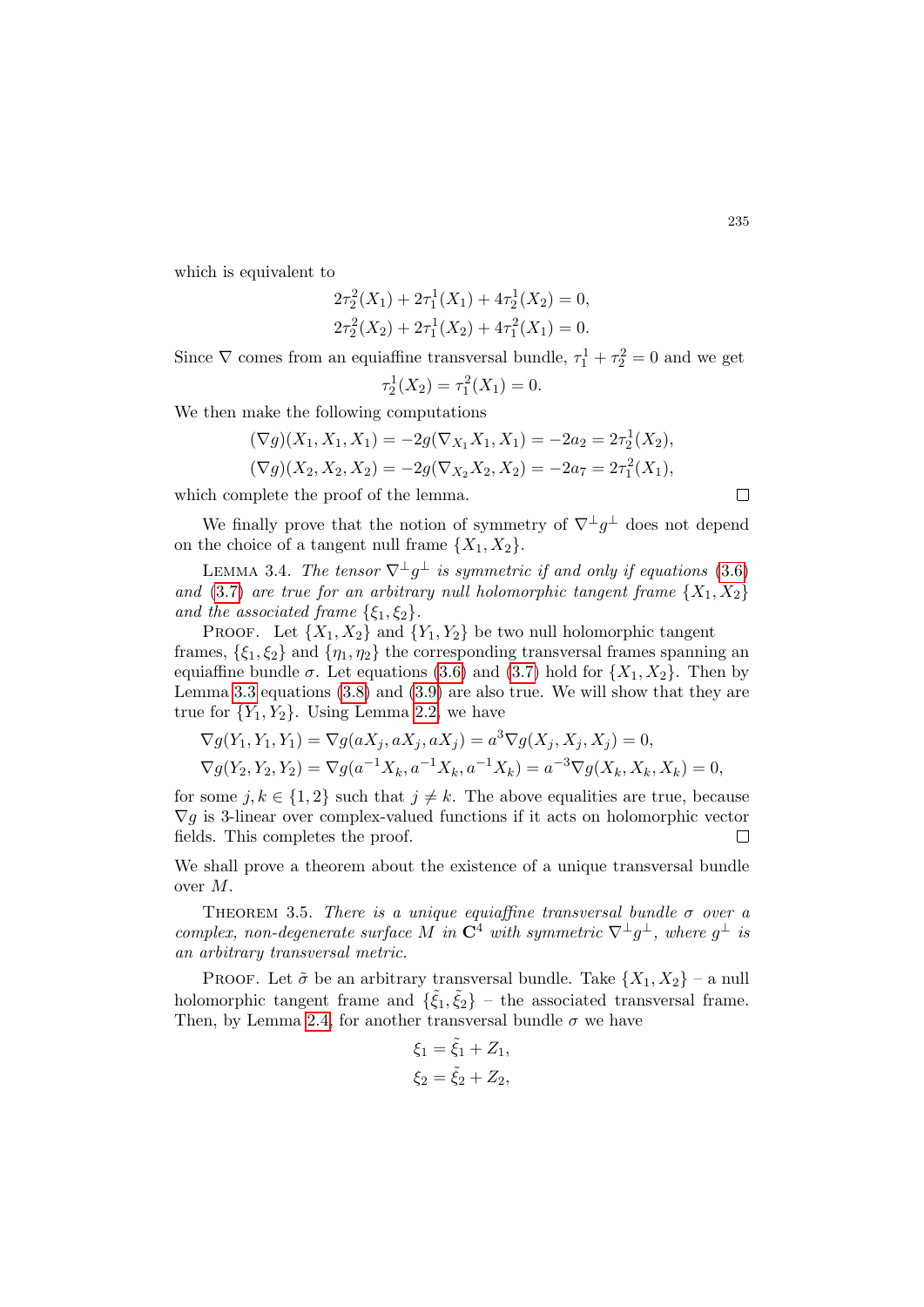where  $\{\xi_1, \xi_2\}$  is the transversal frame associated with  $\{X_1, X_2\}$  in  $\sigma$  and  $Z_1, Z_2$ are tangent vector fields which we can decompose as follows:

<span id="page-11-0"></span>
$$
(3.10) \t\t Z_1 = aX_1 + bX_2,
$$

<span id="page-11-1"></span>(3.11)  $Z_2 = cX_1 + dX_2.$ 

By Lemma [3.1](#page-7-0) and Lemma 3.2 (3),  $\sigma$  satisfies the requirements of the theorem if and only if

<span id="page-11-2"></span>(3.12)  
\n
$$
\nabla g(X_1, X_2, X_1) = 0,
$$
\n
$$
\nabla g(X_2, X_1, X_2) = 0,
$$
\n
$$
\nabla g(X_1, X_1, X_1) = 0,
$$
\n
$$
\nabla g(X_2, X_2, X_2) = 0,
$$

where  $\nabla$  is induced by  $\sigma$ . By [\(1.14\)](#page-2-13), this is equivalent to

$$
- g(\tilde{\nabla}_{X_1} X_2, X_1) - g(X_2, \tilde{\nabla}_{X_1} X_1) + g(X_2, Z_1) = 0,
$$
  
\n
$$
- g(\tilde{\nabla}_{X_2} X_1, X_2) - g(X_1, \tilde{\nabla}_{X_2} X_2) + g(X_1, Z_2) = 0,
$$
  
\n
$$
- 2g(\tilde{\nabla}_{X_1} X_1, X_1) + 2g(Z_1, X_1) = 0,
$$
  
\n
$$
- 2g(\tilde{\nabla}_{X_2} X_2, X_2) + 2g(Z_2, X_2) = 0,
$$

where  $\tilde{\nabla}$  is the connection induced by  $\tilde{\sigma}$ . Since  $\{X_1, X_2\}$  is a null frame with respect to the metric  $g$ , we compute the functions  $a, b, c, d$  using  $(3.10)$  and  $(3.11)$  as follows:

(3.13)  
\n
$$
\tilde{\nabla}g(X_1, X_2, X_1) = -a,
$$
\n
$$
\tilde{\nabla}g(X_2, X_1, X_2) = -d,
$$
\n
$$
\tilde{\nabla}g(X_1, X_1, X_1) = -2b,
$$
\n
$$
\tilde{\nabla}g(X_2, X_2, X_2) = -2c.
$$

Thus we have determined the bundle  $\sigma$  uniquely, because if  $\tilde{\sigma}$  satisfies [\(3.12\)](#page-11-2) for  $\nabla$ , then  $a = b = c = d = 0$ , which implies  $Z_1 = Z_2 = 0$  and, in consequence,  $\sigma = \tilde{\sigma}$ . It is also easy to verify that the bundle  $\sigma$  does not depend on the choice of an affine metric  $q$ . The proof is now complete.  $\Box$ 

We will call the bundle satisfying the above theorem the affine normal bundle induced by a given immersion.

<span id="page-11-3"></span>COROLLARY 3.6. A transversal bundle  $\sigma$  is the affine normal bundle if and only if the equations [\(3.12\)](#page-11-2) hold, where  $\nabla$  is the connection induced by  $\sigma$ ,  ${X_1, X_2}$  – a holomorphic null tangent frame and  $g$  – an affine metric on the surface.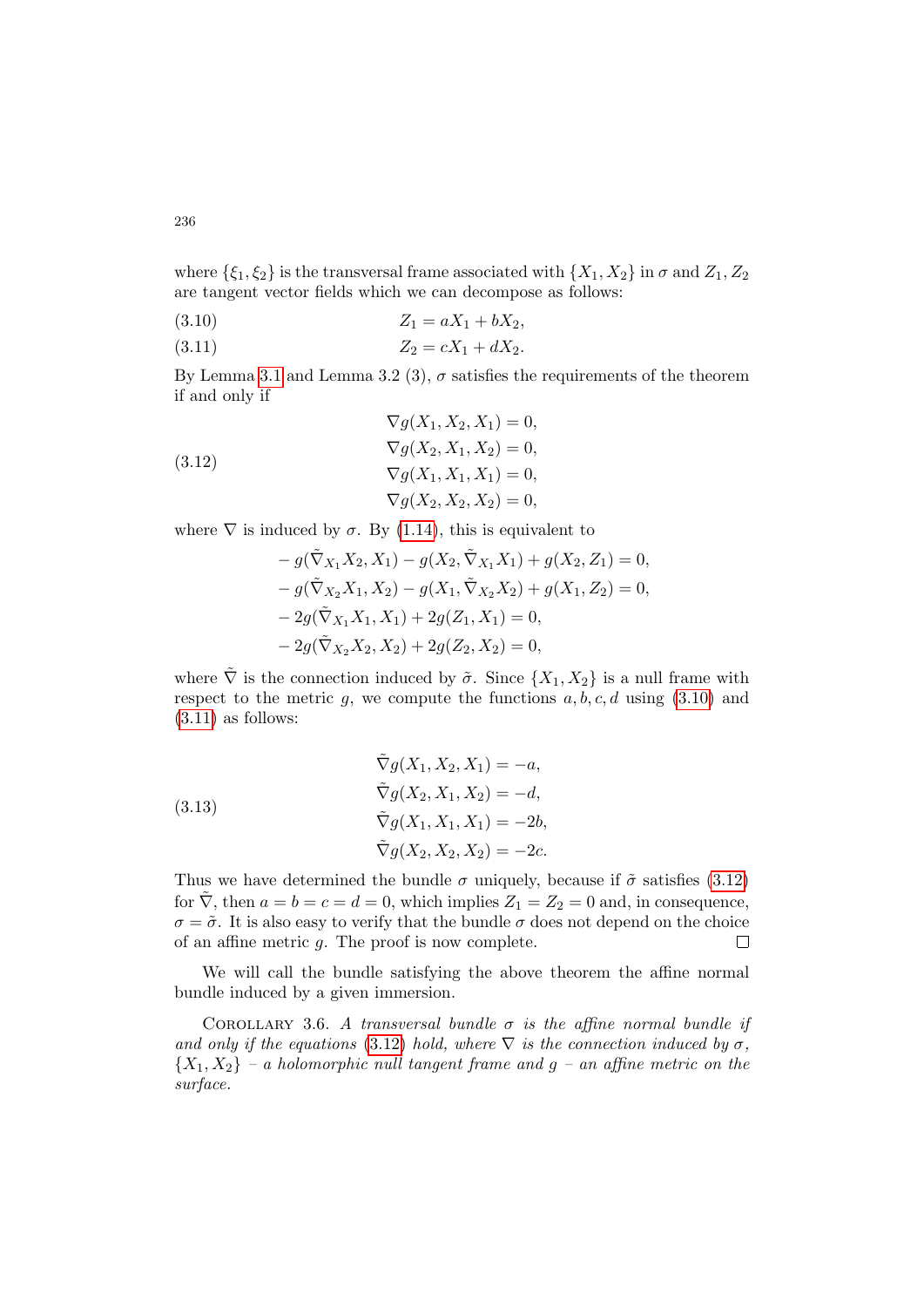Using Lemma [3.1](#page-7-0) and the proof of Lemma [3.3](#page-9-2) we get the following

COROLLARY 3.7. Let  $\sigma$  be a transversal bundle,  $\{X_1, X_2\}$  – a holomorphic null tangent frame and  $\{\xi_1, \xi_2\}$  – the associated transversal frame.  $\sigma$  is the affine normal bundle if and only if

$$
\tau_1^1 + \tau_2^2 = 0,
$$
  
\n
$$
\tau_1^2(X_1) = 0,
$$
  
\n
$$
\tau_2^1(X_2) = 0.
$$

The following theorem shows that the unique transversal bundle has to be holomorphic. This fact is analogous to the codimension-one case.

THEOREM 3.8. The equiaffine normal bundle over a complex surface in  $\mathbb{C}^4$ is holomorphic.

PROOF. We choose a holomorphic null tangent frame  $\{X_1, X_2\}$ . Let  $\{\xi_1, \xi_2\}$ be the associated normal frame in the normal bundle  $\sigma$ . We prove that the forms  $\tau_k^j$  $\mathbf{k}$  and the shape operators induced by the normal bundle are complex (compare the introduction). From the Codazzi equation  $(1.4)$  (where X is an arbitrary vector field) we get the following equations:

<span id="page-12-0"></span>
$$
(3.14) \qquad \qquad - 2h^1(\nabla_X X_1, X_1) + \tau_1^1(X) \n= X_1(h^1(X, X_1)) - h^1(\nabla_{X_1} X, X_1) - h^1(X, \nabla_{X_1} X_1) \n+ \tau_1^1(X_1)h^1(X, X_1) + \tau_1^2(X_1)h^2(X, X_1)
$$

and

$$
(3.15) \qquad \qquad - 2h^1(\nabla_{JX}X_1, X_1) + \tau_1^1(JX) \n= X_1(h^1(JX, X_1)) - h^1(\nabla_{X_1}JX, X_1) - h^1(JX, \nabla_{X_1}X_1) \n+ \tau_1^1(X_1)h^1(JX, X_1) + \tau_1^2(X_1)h^2(JX, X_1),
$$

which is equivalent to

<span id="page-12-1"></span>
$$
(3.16) \qquad \qquad -2ih^{1}(\nabla_{X}X_{1}, X_{1}) + \tau_{1}^{1}(JX) \n= i[X_{1}(h^{1}(X, X_{1}))] - ih^{1}(\nabla_{X_{1}}X, X_{1}) - ih^{1}(X, \nabla_{X_{1}}X_{1}) \n+ i\tau_{1}^{1}(X_{1})h^{1}(X, X_{1}) + i\tau_{1}^{2}(X_{1})h^{2}(X, X_{1}),
$$

because  $\nabla$  is a complex connection,  $X_1$  is holomorphic and  $h^j$  are **C**-bilinear. Multiplying the equation  $(3.14)$  by i and comparing with  $(3.16)$  we obtain

$$
\tau_1^1(JX) = i\tau_1^1(X).
$$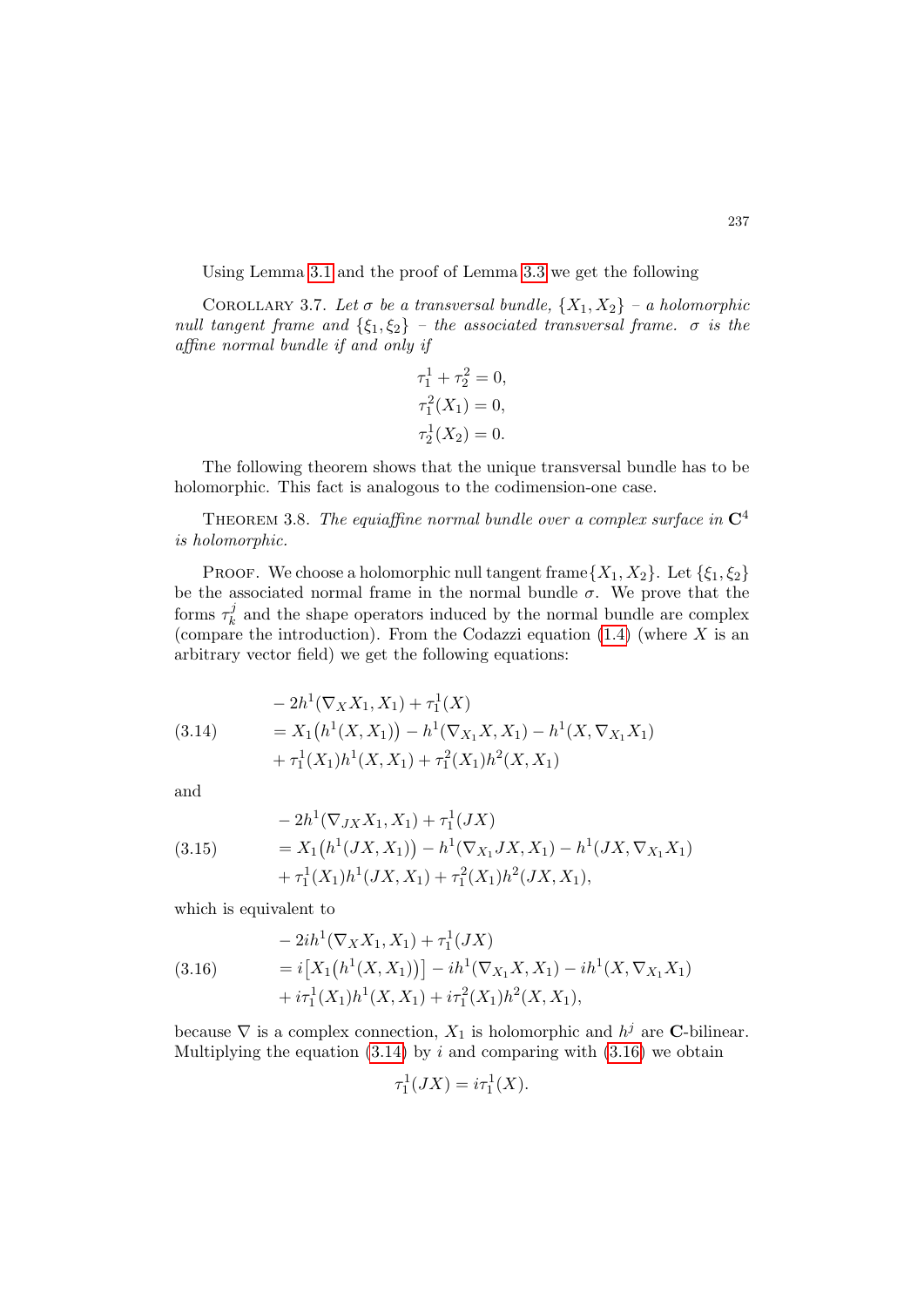Using the Codazzi equations [\(1.4\)](#page-2-1) and [\(1.5\)](#page-2-2) in an analogous way we prove similarly that

$$
\tau_j^k(JX) = i\tau_j^k(X)
$$

for  $j, k \in \{1.2\}$ . Using this fact and the fact that  $[JX, Y] = J[X, Y]$  for holomorphic  $Y$  we can observe that

<span id="page-13-2"></span>(3.17) 
$$
id\tau_j^k(X,Y) - d\tau_j^k(JX,Y) = \frac{1}{2} (iX\tau_j^k(Y) - (JX)\tau_j^k(Y))
$$

for arbitrary  $X$  and holomorphic  $Y$ . In the following only the vector field  $Y$ is holomorphic. Adding up the Ricci equations [\(1.8\)](#page-2-5) and [\(1.10\)](#page-2-7) and using the fact that  $\tau_1^1 + \tau_2^2 = 0$ , we obtain

<span id="page-13-0"></span>(3.18) 
$$
h^{1}(X, S_{1}Y) - h^{1}(Y, S_{1}X) + h^{2}(X, S_{2}Y) - h^{2}(Y, S_{2}X)
$$

$$
= \tau_{2}^{1}(Y)\tau_{1}^{2}(X) - \tau_{1}^{2}(Y)\tau_{2}^{1}(X) + \tau_{1}^{2}(Y)\tau_{2}^{1}(X) - \tau_{2}^{1}(Y)\tau_{1}^{2}(X) = 0.
$$

Putting  $JX$  instead of X in this equation and comparing the result with  $(3.18)$ multiplied by  $i$  we get

<span id="page-13-1"></span>(3.19) 
$$
h^{1}(Y, S_{1}(JX) - JS_{1}X) + h^{2}(Y, S_{2}(JX) - JS_{2}X) = 0.
$$

Putting  $Y = X_1$  in [\(3.19\)](#page-13-1), we obtain

$$
h^{1}(X_{1}, S_{1}(JX) - JS_{1}X) = 0,
$$

which gives

(3.20) 
$$
S_1(JX) - JS_1X = \alpha(X)X_2
$$

for some  $\alpha(X) \in \mathbb{C}$ . Putting  $Y = X_2$  in the equation [\(3.19\)](#page-13-1), we get

$$
h^{2}(X_{2}, S_{2}(JX) - JS_{2}X) = 0
$$

and, in consequence,

(3.21) 
$$
S_2(JX) - JS_2X = \beta(X)X_1
$$

for  $\beta(X) \in \mathbb{C}$ . We now use the Ricci equation [\(1.9\)](#page-2-6) and apply [\(3.17\)](#page-13-2):

$$
h^{2}(JX, S_{1}Y) - h^{2}(Y, S_{1}(JX)) - ih^{2}(X, S_{1}Y) + ih^{2}(Y, S_{1}X)
$$
  
= 
$$
\frac{1}{2}(iX\tau_{2}^{1}(Y) - (JX)\tau_{2}^{1}(Y)).
$$

Putting  $Y = X_2$  in this equation yields

$$
h^2(X_2, S_1(JX) - JS_1X) = 0,
$$

whence  $\alpha(X) = 0$ . Similarly, applying the Ricci equation [\(1.11\)](#page-2-8) we get

$$
h^1(X_1, S_2(JX) - JS_2X) = 0,
$$

whence  $\beta(X) = 0$ . Thus both  $S_1$  and  $S_2$  are complex. This completes the proof. $\Box$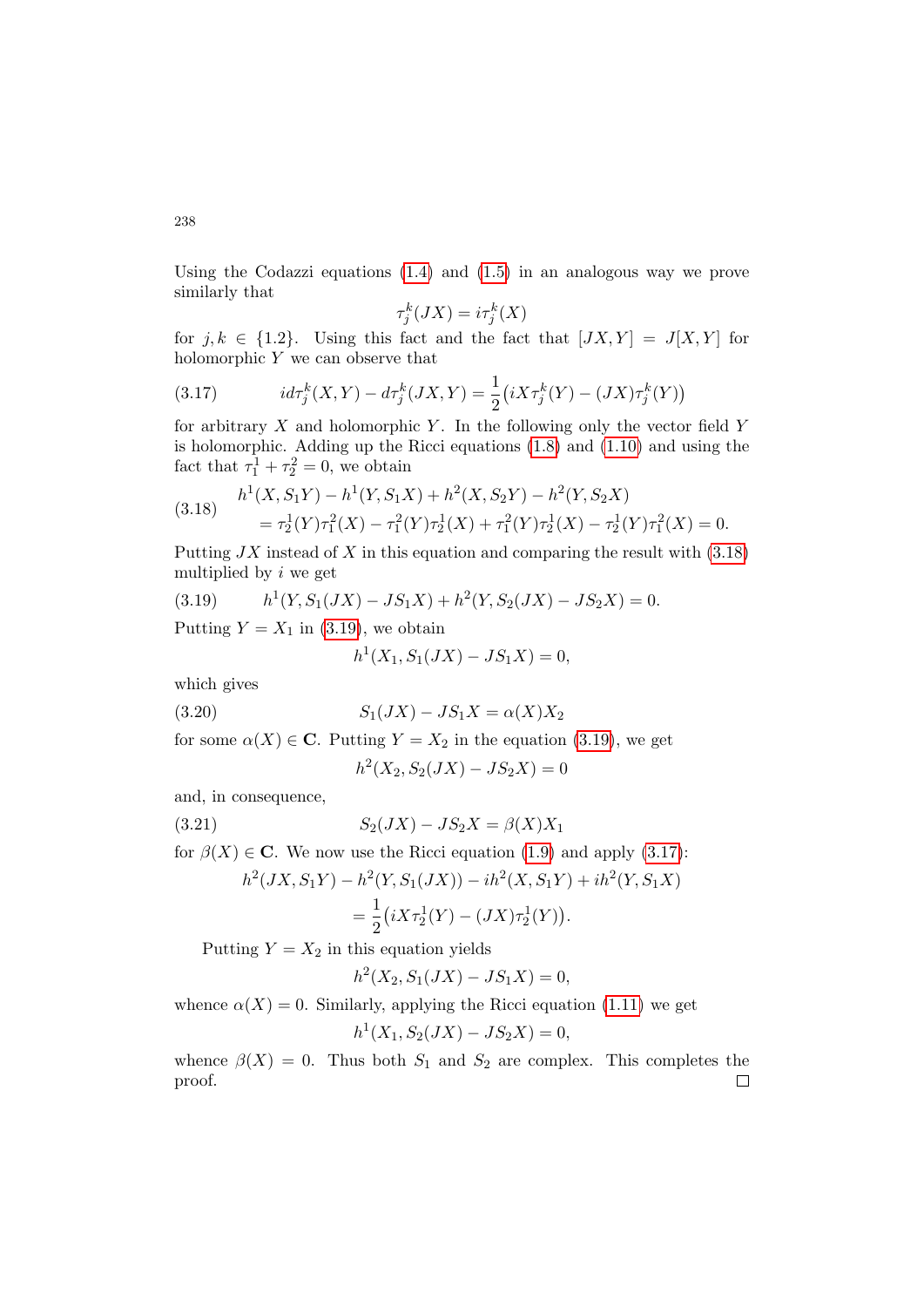Remark. We could prove the last theorem more easily, using the construction of the associated normal frame (Lemma [2.2\)](#page-6-0). Here we wanted to use only the conditions imposed on the affine normal bundle, as in Theorem [3.5.](#page-10-0)

THEOREM 3.9. Assume that there is an equiaffine plane bundle  $\tilde{\sigma}$  such that  $\tilde{\nabla}q$  is totally symmetric. Then

- 1) the normal bundle  $\sigma$  satisfies the condition  $\nabla g = 0$ ;
- 2)  $\sigma = \tilde{\sigma}$  if and only if  $\tilde{\nabla} q = 0$ .

PROOF. Let  $u = \{X_1, X_2\}$  be a holomorphic null frame. Let  $\{\xi_1, \xi_2\}$  and  $\{\tilde{\xi}_1, \tilde{\xi}_2\}$  be the corresponding transversal frames that span  $\sigma$  and  $\tilde{\sigma}$ , respectively. Let also

$$
\xi_1 = \tilde{\xi}_1 + Z_1, \n\xi_2 = \tilde{\xi}_2 + Z_2.
$$

We have

$$
\nabla g(X_1, X_2, X_2) = -2g(\nabla_{X_1} X_2, X_2)
$$
  
=  $-2g(\tilde{\nabla}_{X_1} X_2 + \tilde{h}^1(X_1, X_2)Z_1 + \tilde{h}^2(X_1, X_2)Z_2, X_2)$   
=  $\tilde{\nabla}g(X_1, X_2, X_2) = \tilde{\nabla}g(X_2, X_1, X_2)$   
=  $-2g(\tilde{\nabla}_{X_2} X_1 + \tilde{h}^1(X_2, X_1)Z_1 + \tilde{h}^2(X_2, X_1)Z_2, X_1)$   
=  $-2g(\nabla_{X_2} X_1, X_2) = \nabla g(X_2, X_1, X_2) = 0$ 

due to the properties of  $\sigma$  (Corollary [3.6\)](#page-11-3). In the analogous way we obtain  $\nabla g(X_2, X_1, X_1) = 0$ . Taking into account also [\(3.12\)](#page-11-2) we can see that  $\nabla g = 0$ . Then it suffices to prove the 'if' part of the second assertion. Let  $\tilde{\sigma}$  satisfy  $\tilde{\nabla}q=0$ . But, in particular, it satisfies [\(3.12\)](#page-11-2) then, so it coincides with the affine normal bundle  $\sigma$ . It completes the proof of the lemma. ┍

4. Other canonically determined transversal bundles. In this section we adopt the constructions of Burstin, Mayer and Klingenberg to the complex case (see [[2](#page-19-0)], [[4](#page-19-1)]).

Let M be a nondegenerate complex surface in  $\mathbb{C}^4$  and g be an affine metric defined locally on M. Let  $\sigma$  be a complex transversal bundle over M with the induced connection  $\nabla$ . If  $\hat{\nabla}$  defines the Levi-Civita connection for g, then we define a tensor  $K$  by the formula:

<span id="page-14-0"></span>(4.1) 
$$
K(X,Y) = \nabla_X Y - \hat{\nabla}_X Y,
$$

which is symmetric because both connections are torsion-free. We see that the connection  $\hat{\nabla}$  is independent of the choice of an affine metric g, then so is K. Let  $\{X_1, X_2\}$  be a null holomorphic frame on M and  $\{\xi_1, \xi_2\}$  – the associated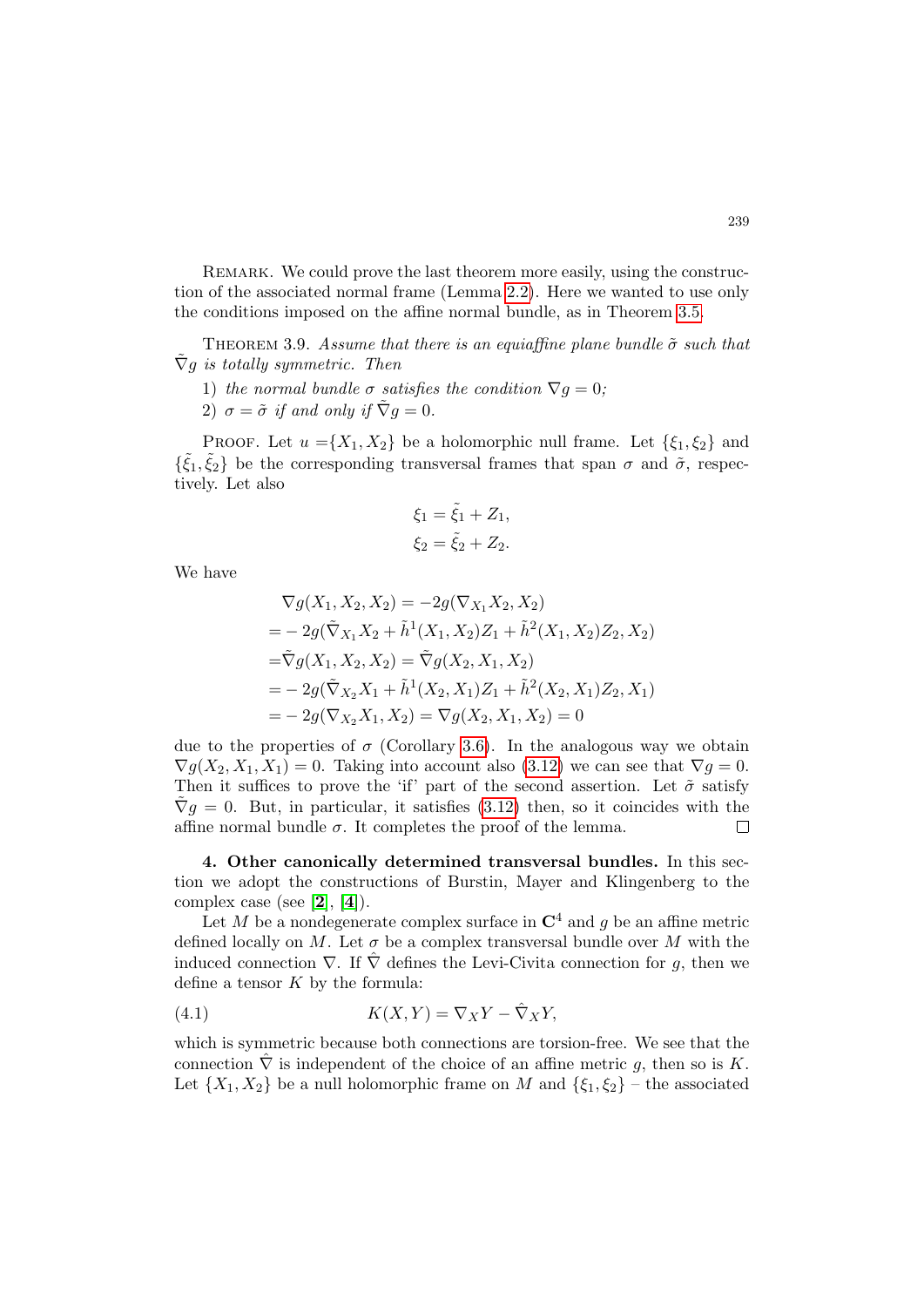transversal frame in  $\sigma$ . The Laplacian of the immersion x of the surface is now given by the following formula:

(4.2) 
$$
\Delta_g x = D_{X_1} X_2 + D_{X_2} X_1 - \hat{\nabla}_{X_1} X_2 - \hat{\nabla}_{X_2} X_1.
$$

Using the Gauss formula and the tensor K as well as the form of  $h^j$ , we see that  $\Delta_g x = 2K(X_1, X_2)$ . For another affine metric  $\bar{g} = cg$ , we have  $\Delta_{\bar{g}} x = c^2 \Delta_g x$ .

We define a tensor  $\eta$  over **R**, as follows:

(4.3) 
$$
\eta(X,Y) = D_X Y - \hat{\nabla}_X Y - \frac{1}{2} g(X,Y) \Delta_g x.
$$

Let  $\sigma$  be a transversal bundle. Using K and a given transversal frame  $\{\xi_1, \xi_2\}$ , we write

<span id="page-15-0"></span>(4.4) 
$$
\eta(X,Y) = K(X,Y) + h^1(X,Y)\xi_1 + h^2(X,Y)\xi_2 - \frac{1}{2}g(X,Y)\Delta_g x.
$$

We can see that  $\eta$  is also a tensor over **C**. Since  $\eta(X_1, X_2) = 0$ , where  $\{X_1, X_2\}$ is the frame associated with  $\{\xi_1, \xi_2\}$ , the image of  $\eta$  is spanned by two vectors  $\eta(X_1, X_1)$  and  $\eta(X_2, X_2)$ . Moreover we notice that it does not depend on the choice of an affine metric g. We define the Burstin-Mayer transversal bundle as the transversal bundle spanned by the image of the tensor  $\eta$ . We denote it by  $\sigma_{BM}$ . Notice that if we use a frame of  $\sigma_{BM}$  in formula [\(4.4\)](#page-15-0), we get

<span id="page-15-1"></span>(4.5) 
$$
\nabla_X Y = \hat{\nabla}_X Y + \frac{1}{2} g(X, Y) \Delta_g x,
$$

taking its tangent component and considering  $(4.1)$ , where  $\nabla$  denotes the connection induced by the bundle  $\sigma_{BM}$ . It is a holomorphic connection because  $\nabla$  is holomorphic and the Laplacian is also a holomorphic vector field.

The following theorem shows when the Burstin–Mayer bundle is equiaffine.

THEOREM 4.1. Let  $\nabla$  be the connection induced by the transversal bundle  $\sigma_{BM}$ ,  $\hat{\nabla}$  – the Levi-Civita connection for an affine metric g and  $\omega_g$  – the complex volume element for g. Then the following conditions are equivalent:

1)  $\nabla = \hat{\nabla}$ ; 2)  $\nabla \omega_g = 0;$ 3)  $\Delta_a x = 0$ .

PROOF. Equation  $(4.5)$  shows that 1) and 3) are equivalent. Condition 1) implies that  $\nabla g = 0$ , whence  $\nabla \omega_g = 0$  by its definition. Assume now that  $\nabla \omega_g = 0$  and we will use the notation  $K_X Y$  instead of  $K(X, Y)$ . We have thus  $K_X \omega_g = 0$ . But by equation [\(4.5\)](#page-15-1)  $K_X Y = \frac{1}{2}$  $\frac{1}{2}g(X,Y)\Delta_g x$ , which implies

<span id="page-15-2"></span>(4.6) 
$$
(K_X \omega_g)(Y, Z) = X \omega_g(Y, Z) - X \omega_g(Y, Z) - \omega_g(K_X Y, Z) - \omega_g(Y, K_X Z)
$$

$$
= \frac{1}{2} g(X, Y) \omega_g(\Delta_g x, Z) - \frac{1}{2} g(X, Z) \omega_g(\Delta_g x, Y).
$$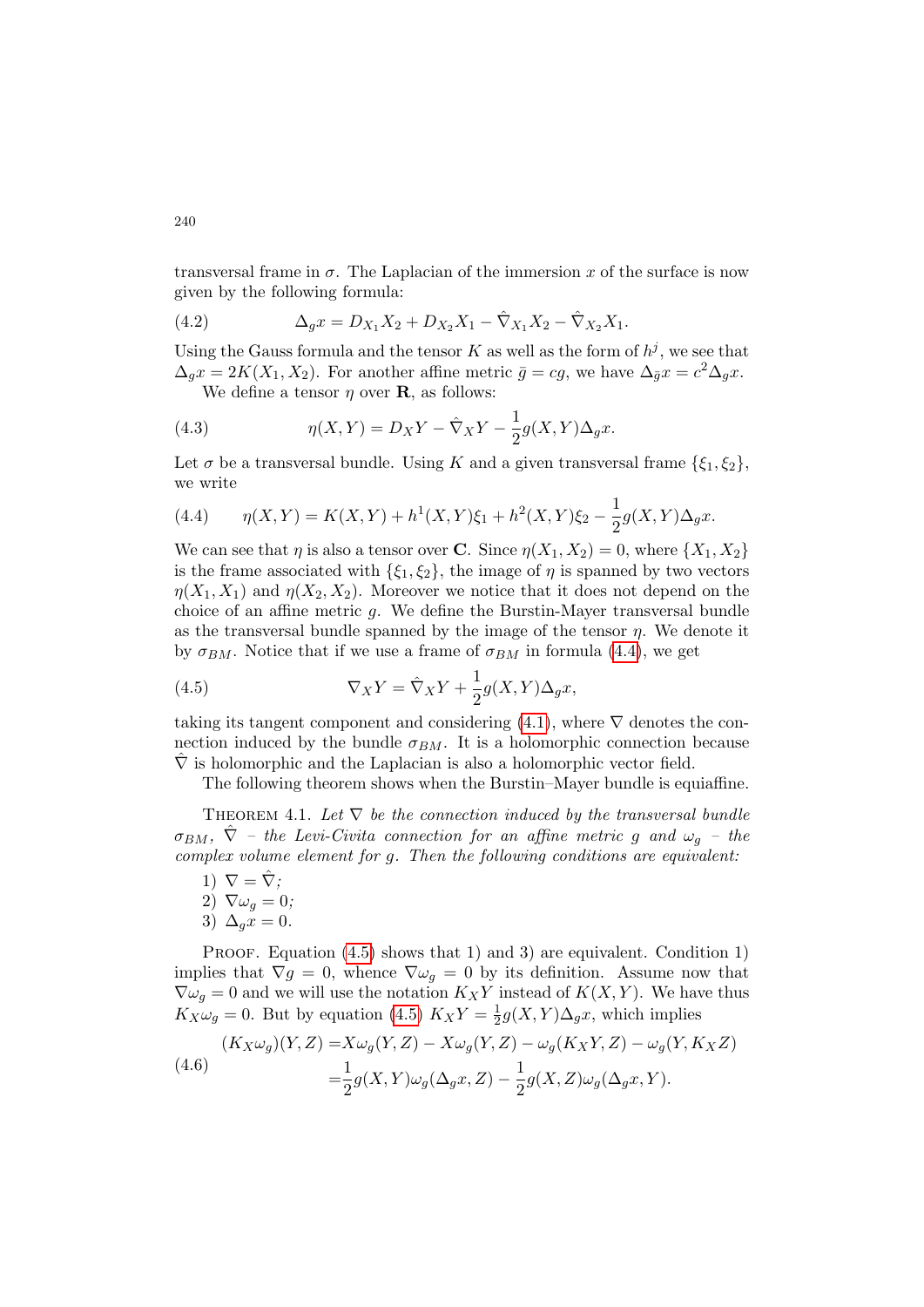Taking a null frame  $\{X_1, X_2\}$ , put  $X = Z = X_j$ ,  $Y = X_k$  in [\(4.6\)](#page-15-2), where  $j, k \in \{1, 2\}$  and  $j \neq k$ . We get  $\omega_g(\Delta_g x, X_j) = 0$  for  $j = 1, 2$ , but this means that  $\Delta_q x = 0$ . The proof is then completed.  $\Box$ 

In the following we present the next construction following an idea of Klin-genberg ([[4](#page-19-1)]). We fix a transversal bundle  $\sigma$  and its local frame  $\{\xi_1, \xi_2\}$ . Then the cubic forms  $C_1$  and  $C_2$  are defined in the following way:

(4.7) 
$$
C_j(X, Y, Z) = (\nabla_X h^j)(Y, Z) + \tau_j^1(X)h^1(Y, Z) + \tau_j^2(X)h^2(Y, Z),
$$

where  $h^j$  and  $\tau_j^k$  are induced by the frame  $\{\xi_1, \xi_2\}.$ 

Let  $\{X_1, X_2\}$  be a null frame on M. We will show that there is exactly one transversal bundle  $\sigma$  such that the following equations are satisfied:

<span id="page-16-0"></span>(4.8)  
\n
$$
C_1(X_1, X_1, X_1) = 0,
$$
\n
$$
C_1(X_1, X_2, X_2) = 0,
$$
\n
$$
C_2(X_2, X_2, X_2) = 0,
$$
\n
$$
C_2(X_2, X_1, X_1) = 0,
$$

where the cubic forms are defined with respect to the frame associated to  ${X_1, X_2}$ . First we notice that the above equations do not depend on the choice of an affine metric. Then we show that on an arbitrary nondegenerate surface there exists a desired bundle.

<span id="page-16-2"></span>LEMMA 4.2. Let  $\{X_1, X_2\}$  be a null frame on M. Then there exists exactly one transversal bundle  $\sigma$  such that equations [\(4.8\)](#page-16-0) are satisfied, where the cubic forms are induced by the frame associated to  $\{X_1, X_2\}$  in  $\sigma$ .

PROOF. Let  $\sigma$ ,  $\tilde{\sigma}$  be two arbitrary transversal bundles and  $\{\xi_1, \xi_2\}$ ,  $\{\tilde{\xi_1}, \tilde{\xi_2}\}$ – their frames associated to  $\{X_1, X_2\}$ . By Lemma [2.4](#page-6-1) there are such tangent vector fields  $Z_1$  and  $Z_2$  that  $\xi_1 = \tilde{\xi}_1 + Z_1$  and  $\xi_2 = \tilde{\xi}_2 + Z_2$ . Using formulas [\(1.15\)](#page-2-11) and [\(1.16\)](#page-2-12) we get  $\tilde{h}^j = h^j$  for  $j = 1, 2$ . Comparing  $D_X \xi_j$  with  $D_X \tilde{\xi}_j$ , we obtain

$$
\tau_j^k(X) = \tilde{\tau}_j^k(X) + \tilde{h}^j(X, Z_k)
$$

for all j, k. The cubic forms induced by  $\{\xi_1, \xi_2\}$  and  $\{\tilde{\xi}_1, \tilde{\xi}_2\}$  are related in the following way:

<span id="page-16-1"></span>(4.9) 
$$
\tilde{C}_j(X_j, X_j, X_j) = C_j(X_j, X_j, X_j) - h^j(X_j, Z_j), \n\tilde{C}_j(X_j, X_k, X_k) = C_j(X_j, X_k, X_k) - h^j(X_j, Z_k),
$$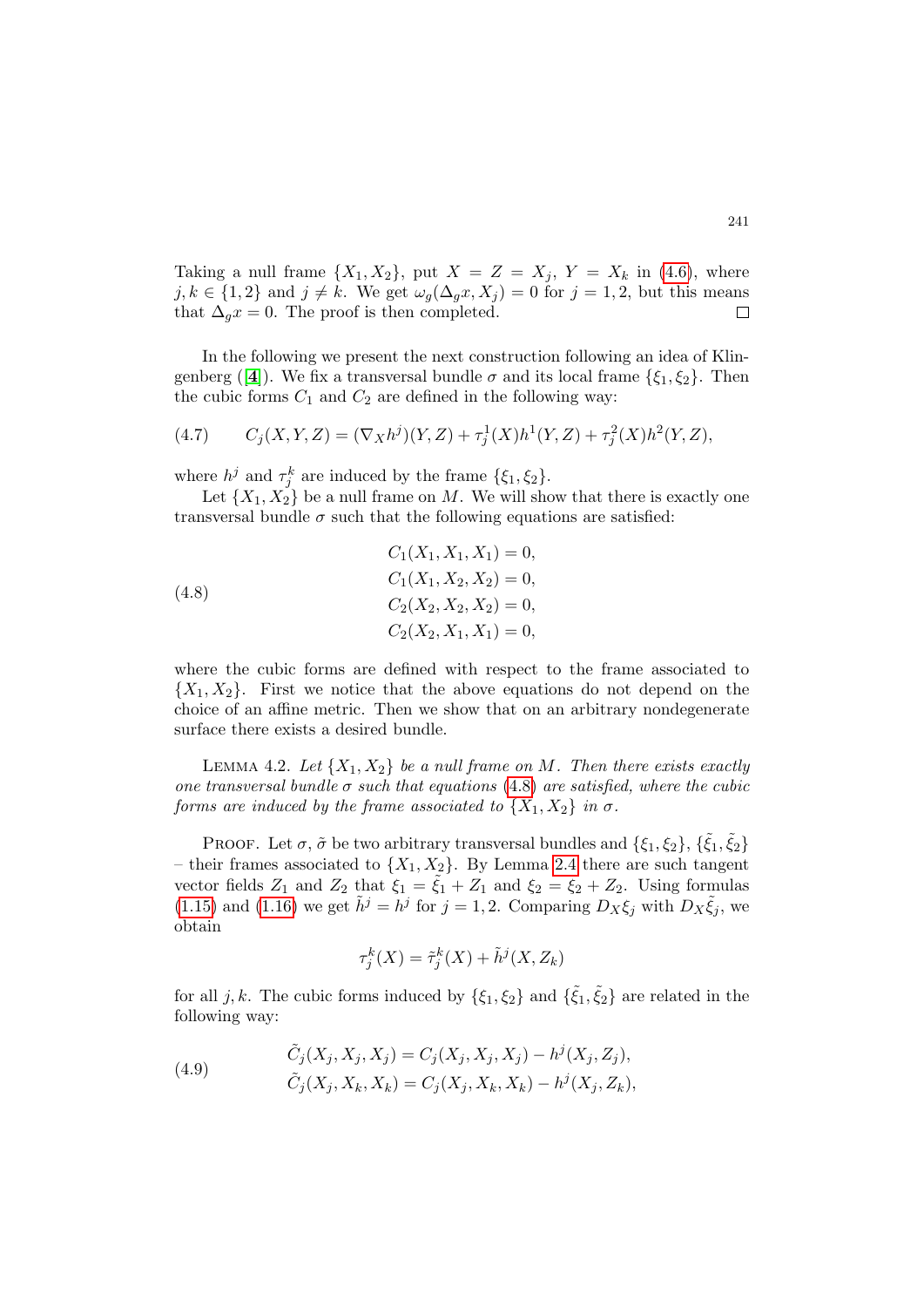where  $j, k = 1, 2$  and  $j \neq k$ . If  $Z_1 = aX_1 + bX_2$  and  $Z_2 = cX_1 + dX_2$ , then equations [\(4.9\)](#page-16-1) give:

$$
\tilde{C}_1(X_1, X_1, X_1) + a = C_1(X_1, X_1, X_1),
$$
  
\n
$$
\tilde{C}_1(X_1, X_2, X_2) + c = C_1(X_1, X_2, X_2),
$$
  
\n
$$
\tilde{C}_2(X_2, X_2, X_2) + d = C_2(X_2, X_2, X_2),
$$
  
\n
$$
\tilde{C}_2(X_2, X_1, X_1) + b = C_2(X_2, X_1, X_1).
$$

Having the bundle  $\tilde{\sigma}$ , choose functions  $a, b, c, d$  such that the right hand sides of the above equations vanish. We see that the bundle  $\sigma$  satisfying these conditions is unique. This completes the proof of the lemma.  $\Box$ 

Since the fundamental forms are C-linear and the cubic forms are symmetric in each two arguments, the cubic forms are also complex tensors. We prove that the transversal bundle constructed in the previous lemma does not depend on the choice of a null frame  $\{X_1, X_2\}$ .

LEMMA 4.3. Let  $\{X_1,X_2\}, \{\tilde{X}_1,\tilde{X}_2\}$  be two tangent null frames and  $\{\xi_1,\xi_2\},$  $\{\tilde{\xi}_1,\tilde{\xi}_2\}$  be the associated transversal frames in the same transversal bundle  $\sigma$ . If equations [\(4.8\)](#page-16-0) are true for  $X_1, X_2$  and the cubic forms induced by  $\{\xi_1, \xi_2\}$ , then they are true for  $\{\tilde{X}_1, \tilde{X}_2\}$  and the cubic forms induced by  $\{\tilde{\xi}_1, \tilde{\xi}_2\}$ . Thus both tangent frames induce the same transversal bundle because of the unqueness in Lemma [4.2.](#page-16-2)

PROOF. The null frames are related by  $\tilde{X}_1 = \gamma X_1$ ,  $\tilde{X}_2 = \gamma^{-1} X_2$  whereas the associated transversal frame satisfy the relations  $\tilde{\xi}_1 = \gamma^2 \xi_1$  and  $\tilde{\xi}_2 = \gamma^{-2} \xi_2$ , where  $\gamma$  is a function. Formulas [\(1.15\)](#page-2-11) and [\(1.16\)](#page-2-12) imply that  $\tilde{h}^1 = \gamma^{-2} h^1$  and  $\tilde{h}^2 = \gamma^2 h^2$ . Computing  $D_X \tilde{\xi}_1$  and  $D_X(\gamma^2 \xi_1)$  we get  $\tilde{\tau}_1^1(X) = \tau_1^1(X) + 2\gamma^{-1}X(\gamma)$ and  $\tilde{\tau}_2^1(X) = \gamma^4 \tau_2^1(X)$ . Analogously, we get  $\tilde{\tau}_1^2(X) = \gamma^{-4} \tau_1^2(X)$  and  $\tilde{\tau}_2^2(X) =$  $\tau_2^2(X) - 2\gamma^{-1}X(\gamma)$ . Having  $\tilde{\nabla} = \nabla$ , we obtain

$$
\tilde{C}_1 = \gamma^{-2} C_1,
$$
  

$$
\tilde{C}_2 = \gamma^2 C_2.
$$

Now we easily check that equations [\(4.8\)](#page-16-0) are satisfied for  $\tilde{C}_j$  and  $X_j$  for  $j = 1, 2$ . The proof is completed.

The last two lemmas allow us to define the Klingenberg transversal bundle as the bundle satisfying Lemma [4.2](#page-16-2) for any null frame  $\{X_1, X_2\}$ . We will denote this bundle by  $\sigma_K$ .

THEOREM 4.4. Let  $\nabla$  denote the connection induced on a nondegenerate complex surface M in  $\mathbb{C}^4$  by the Klingenberg transversal bundle  $\sigma_K$ . Consider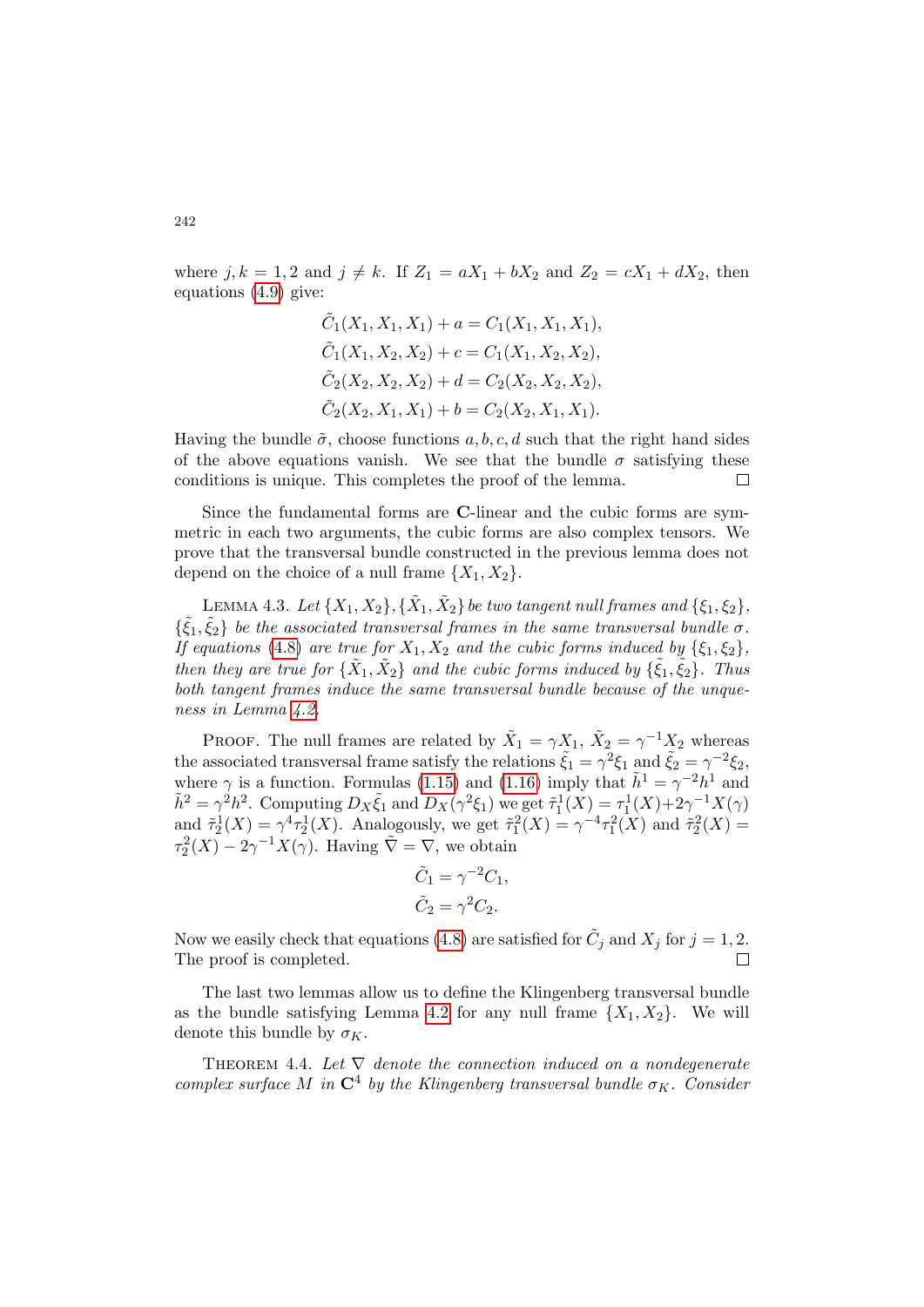the following conditions:

- 1)  $\nabla \omega_q = 0$ ;
- 2)  $\nabla q = 0$ ;
- 3)  $\Delta_a x = 0$ .

Then 1) implies 2) and 2) implies 3). Moreover, condition 2) implies that  $\sigma_K = \sigma_{BM}.$ 

PROOF. First we prove the implication 1) to 2). Take a null frame  $\{X_1, X_2\}$ and the associated transversal frame  $\{\xi_1, \xi_2\}$ . Let functions  $a_1, ..., a_8$  satisfy the equalities [\(3.3\)](#page-8-0) with respect to  $\nabla$  and  $\{X_1, X_2\}$ . By Lemma [3.1](#page-7-0) and its proof we get that  $a_1 + a_4 = 0$ ,  $a_5 + a_8 = 0$  and  $\tau_1^1 + \tau_2^2 = 0$ . Equations [\(4.8\)](#page-16-0) give

$$
-2a_1 + \tau_1^1(X_1) = 0,
$$
  
\n
$$
\tau_1^2(X_1) = 0,
$$
  
\n
$$
-2a_8 + \tau_2^2(X_2) = 0,
$$
  
\n
$$
\tau_2^1(X_2) = 0.
$$

Symmetry of the cubic forms leads to the following implications:  $C_1(X_2, X_1, X_2) = 0$  implies  $a_7 = 0$ ,  $C_2(X_1, X_2, X_1) = 0$  implies  $a_2 = 0$ ,  $C_1(X_1, X_2, X_1) = C_1(X_2, X_1, X_1)$  implies  $-a_3 = -2a_5 + \tau_1^1(X_2)$ ,  $C_2(X_2, X_1, X_2) = C_2(X_1, X_2, X_2)$  implies  $-a_6 = -2a_4 + \tau_2^2(X_1)$ . Combining the obtained equations, we get  $a_3 = a_6 = 0$ .

Since the bundle is equiaffine, equations [\(3.1\)](#page-8-1) and [\(3.2\)](#page-8-2) are satisfied. The proof of Lemma [3.3](#page-9-2) shows that  $a_2 = a_7 = 0$  imply equations  $\nabla g(X_1, X_1, X_1) = 0$ and  $\nabla g(X_2, X_2, X_2) = 0$ . Moreover we have  $\nabla g(X_2, X_1, X_1) = -2a_6 = 0$  and  $\nabla g(X_1, X_2, X_2) = -2a_3 = 0.$  Thus  $\nabla g = 0.$ 

We then prove the implication from 2) to 3). Since  $\nabla g = 0$  means that  $\nabla = \nabla$ , and further,  $K = 0$ , we immediately obtain  $\Delta_q x = 0$ .

To prove the last statement assume that  $\nabla g = 0$ . Rewrite the definition of the tensor  $\eta$ , using  $\sigma_K$  as the transversal bundle. Then we have  $\eta(X, Y) =$  $h^1(X,Y)\xi_1 + h^2(X,Y)\xi_2$ , whence  $\sigma_{BM} \subset \sigma_K$  which also implies the equality between the two bundles. The proof of the theorem has been completed.  $\Box$ 

We see that the bundle  $\sigma_K$  is holomorphic because we can take a holomorphic transversal bundle and holomorphic null frames in its construction done in the proof of Lemma. As a result we get a holomorhic transversal frame spanning  $\sigma_K$ .

At the end we remark that there are nondegenerate surfaces that do not satisfy the condition  $\Delta_g x = 0$ . The surface  $x(u, v) = (u, u^3, uv, uv^2)$  is an